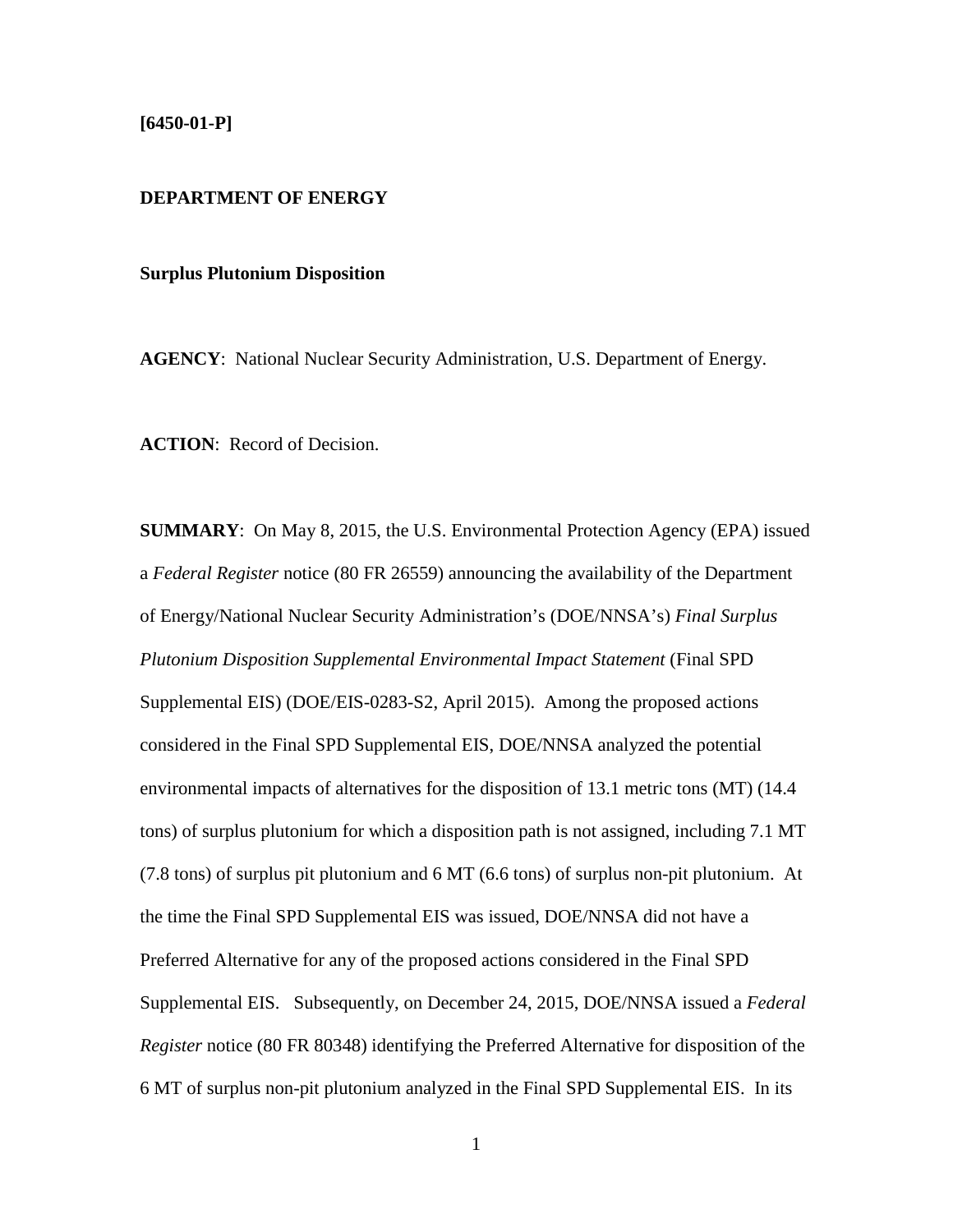*Federal Register* notice, DOE/NNSA announced that its Preferred Alternative is to prepare 6 MT of surplus non–pit plutonium for disposal at the Waste Isolation Pilot Plant (WIPP) near Carlsbad, New Mexico, a geologic repository for disposal of transuranic (TRU) waste generated by atomic energy defense activities.

DOE/NNSA is announcing a decision to implement its Preferred Alternative for the disposition of 6 MT of surplus non-pit plutonium, as described in DOE/NNSA's *Preferred Alternative for Certain Quantities of Plutonium Evaluated in the Final Surplus Plutonium Disposition Supplemental EIS*. Shipments of this surplus non-pit plutonium to WIPP, after it is operational,<sup>[1](#page-1-0)</sup> will be placed in the queue of waste to be shipped to WIPP. This plutonium will be prepared and packaged to meet the WIPP waste acceptance criteria for contact-handled TRU waste and other applicable regulatory requirements.

The scope of DOE/NNSA's current decision pertains only to the 6 MT of surplus non-pit plutonium that is a subset of the 13.1 MT of surplus plutonium considered in the Final SPD Supplemental EIS. DOE/NNSA does not have a preferred alternative and is not making any decisions, at the present time, for other alternatives considered in the Final SPD Supplemental EIS. These other alternatives include alternatives for the disposition of 7.1 MT of surplus pit plutonium for which a disposition path is not assigned and various options for providing the capability to disassemble surplus pits and convert the plutonium from pits into a form suitable for disposition.

<span id="page-1-0"></span> $1^{1}$  DOE suspended disposal activities at WIPP in February 2014 following a salt truck fire and unrelated radiological event underground. Waste emplacement operations at WIPP are expected to commence in late 2016.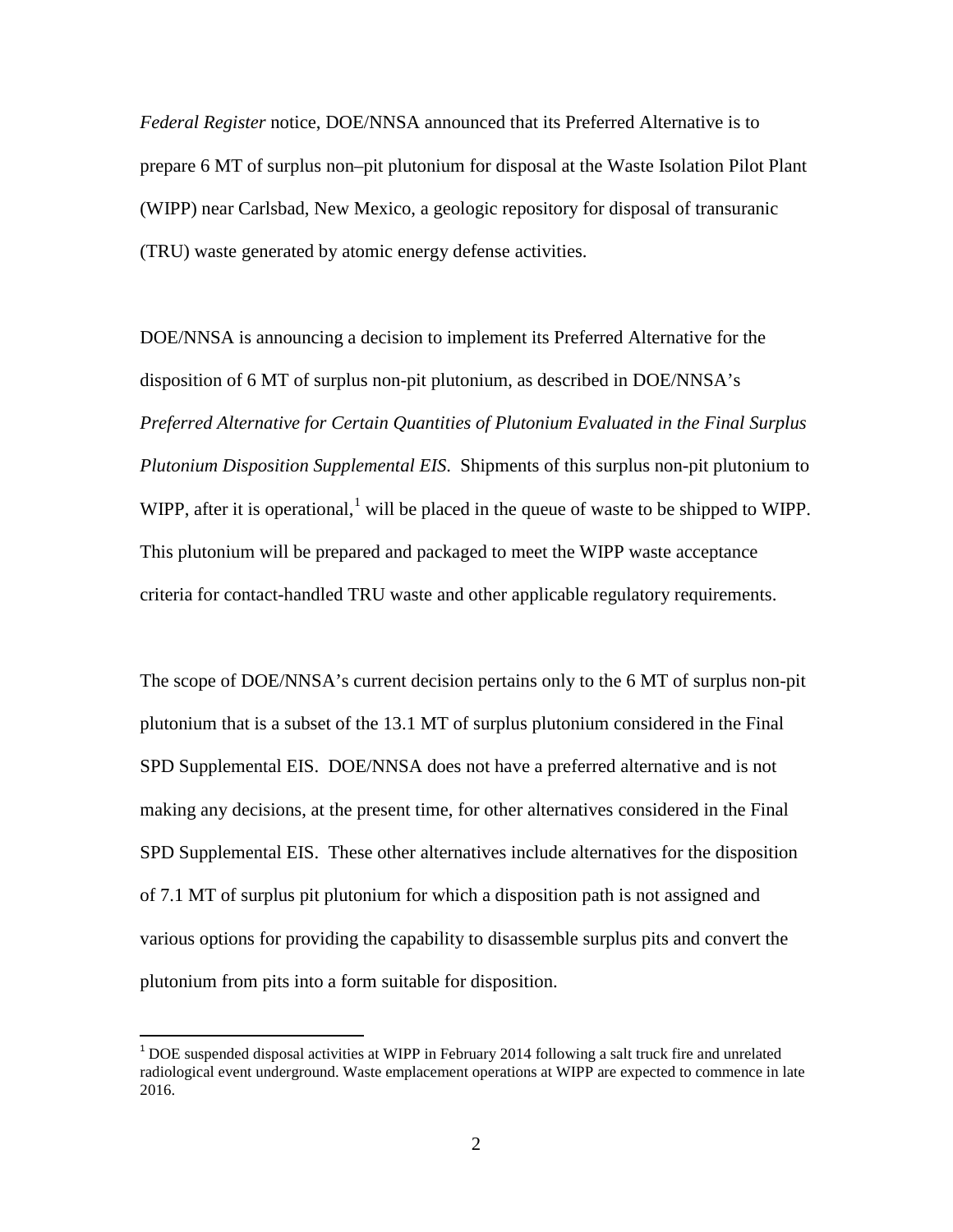Additionally, DOE/NNSA reaffirms its commitment to the *Agreement Between the Government of the United States of America and the Government of the Russian Federation Concerning the Management and Disposition of Plutonium Designated as No Longer Needed for Defense Purposes* (Plutonium Management and Disposition Agreement or PMDA), which calls for the United States and the Russian Federation to each dispose of at least 34 MT (37.5 tons) of weapon-grade plutonium withdrawn from nuclear weapon programs. DOE/NNSA's previous decisions related to surplus plutonium disposition, including copies of the applicable *Federal Register* notices, may be found in Appendix A of the Final SPD Supplemental EIS.

**FOR FURTHER INFORMATION CONTACT:** For further information on the surplus plutonium disposition program, please contact Ms. Sachiko W. McAlhany, National Environmental Policy Act (NEPA) Document Manager, U.S. Department of Energy at [spdsupplementaleis@leidos.com.](mailto:spdsupplementaleis@leidos.com)

For information on DOE's NEPA process, please contact Ms. Carol M. Borgstrom, Director, Office of NEPA Policy and Compliance, U.S. Department of Energy, 1000 Independence Avenue, SW., Washington, DC 20585-0103; Telephone: (202) 586-4600, or leave a message at (800) 472-2756. This Record of Decision, the Final SPD Supplemental EIS, and related NEPA documents are available at <http://nnsa.energy.gov/nepa/spdsupplementaleis> and [http://energy.gov/nepa/nepa-documents.](http://energy.gov/nepa/nepa-documents)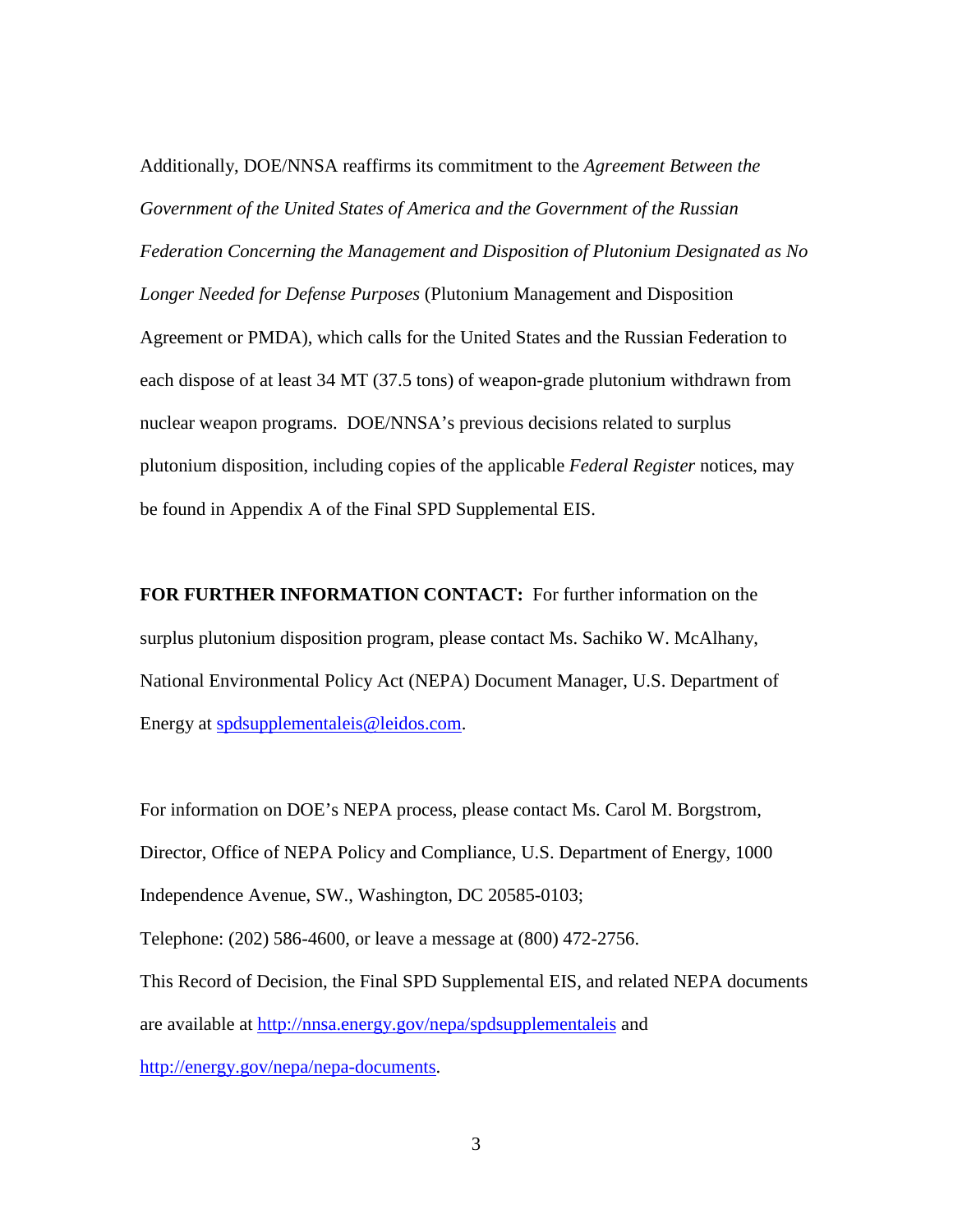## **SUPPLEMENTARY INFORMATION:**

#### **Background**

DOE/NNSA's purpose and need for action remains as stated in the 1999 *SPD EIS*  (DOE/EIS-0283, November 1999) to reduce the threat of nuclear weapons proliferation worldwide by conducting disposition of surplus plutonium in the United States in an environmentally safe and timely manner, ensuring that it can never again be readily used in nuclear weapons.

Based on a series of NEPA reviews beginning with the *SPD EIS* and described in Appendix A, Section A.1, of the Final SPD Supplemental EIS, DOE/NNSA has determined disposition paths for most of the current U.S. inventory of surplus, weaponsusable plutonium; however, 13.1 MT of surplus weapons-usable plutonium (7.1 MT of pit plutonium and 6 MT of non-pit plutonium) did not have an assigned disposition path. DOE/NNSA prepared the SPD Supplemental EIS to evaluate alternatives for disposition of this 13.1 MT of surplus plutonium**.** 

## **Alternatives Considered**

In the Final SPD Supplemental EIS, DOE/NNSA analyzed the potential environmental impacts for the No Action Alternative and four action alternatives for disposition of 13.1 MT of surplus plutonium that do not have a disposition path assigned, of which the 6 MT of non-pit plutonium is a subset. These four alternatives are: 1) immobilization at SRS (Immobilization to Defense Waste Processing Facility [DWPF] Alternative); 2)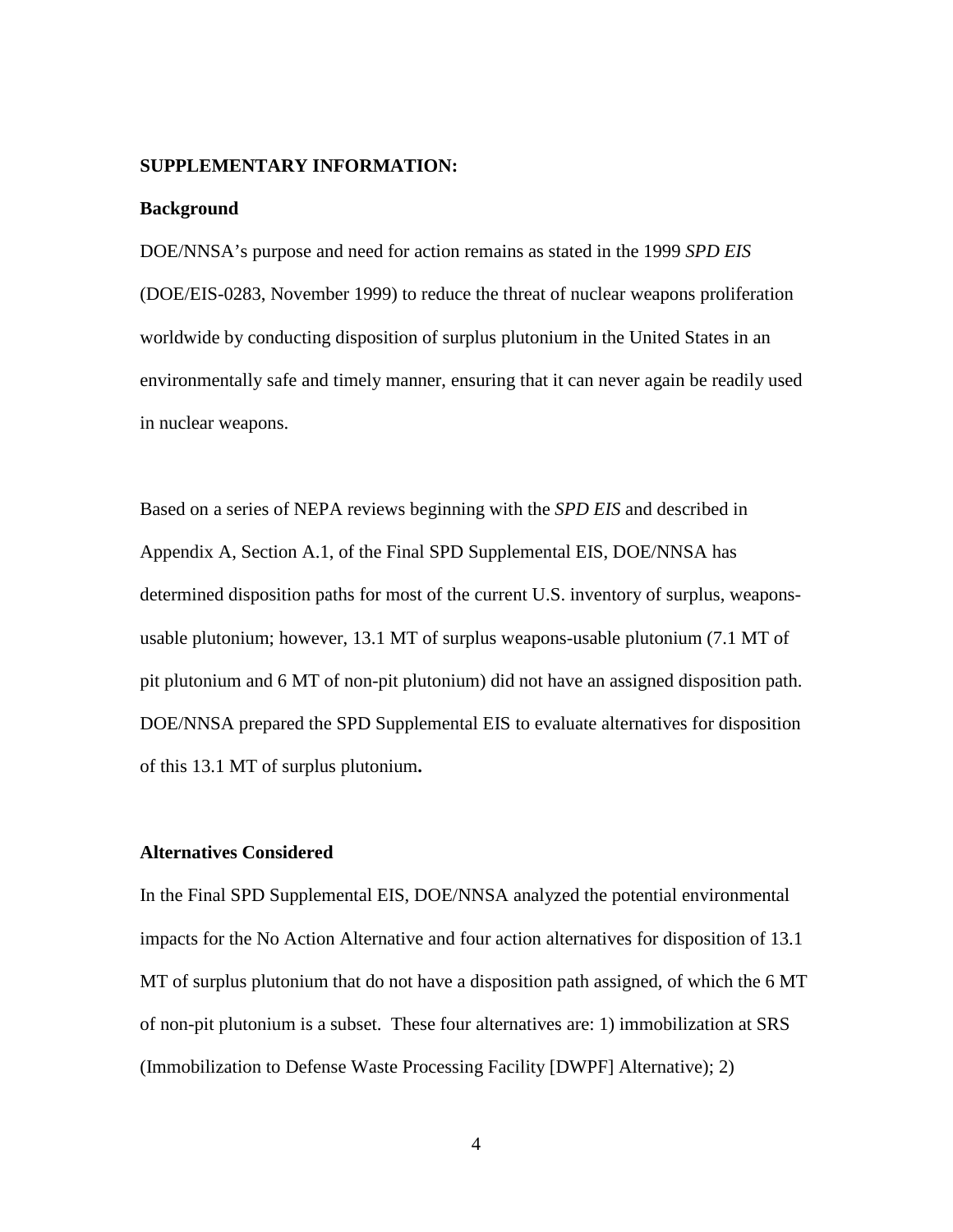fabrication into mixed oxide (MOX) fuel at SRS with subsequent irradiation in one or more domestic commercial nuclear power reactors (MOX Fuel Alternative); 3) vitrification with high-level radioactive waste (HLW) at SRS (H-Canyon/HB-Line and DWPF Alternative); and, 4) potential disposal as contact-handled transuranic (CH-TRU) waste at WIPP (WIPP Disposal Alternative). These alternatives are composed of a combination of pit disassembly and conversion options and plutonium disposition options. The plutonium disposition options that are applicable to the 6 MT of surplus non-pit plutonium are described in Section S.9.2 of the Final SPD Supplemental EIS (DOE/EIS-0283-S2, April 2015). For the Final SPD Supplemental EIS, the scope of analysis for the WIPP Disposal Alternative was increased, in response to public comment, to include the full 13.1 MT of surplus plutonium for which a disposition path is not assigned. In the Draft SPD Supplemental EIS, the scope of analysis for the WIPP Disposal Alternative was limited to 6 MT of surplus non-pit plutonium (described in Section S.8.2.4 of DOE/EIS-0283-S2, July 2012). The disposition decision announced today addresses 6 MT of surplus, weapons-usable, non-pit plutonium, not the entire 13.1 MT of surplus plutonium analyzed in the Final SPD Supplemental EIS.

Within each action alternative, DOE/NNSA evaluated options to disassemble nuclear weapons pits and convert the plutonium metal to an oxide form for disposition. DOE/NNSA has not identified a Preferred Alternative for the disposition of the remaining 7.1 MT of surplus plutonium (surplus pit plutonium) for which a disposition path has not been assigned, or for any option(s) for providing the capability to disassemble surplus pits and convert the plutonium from pits to a form suitable for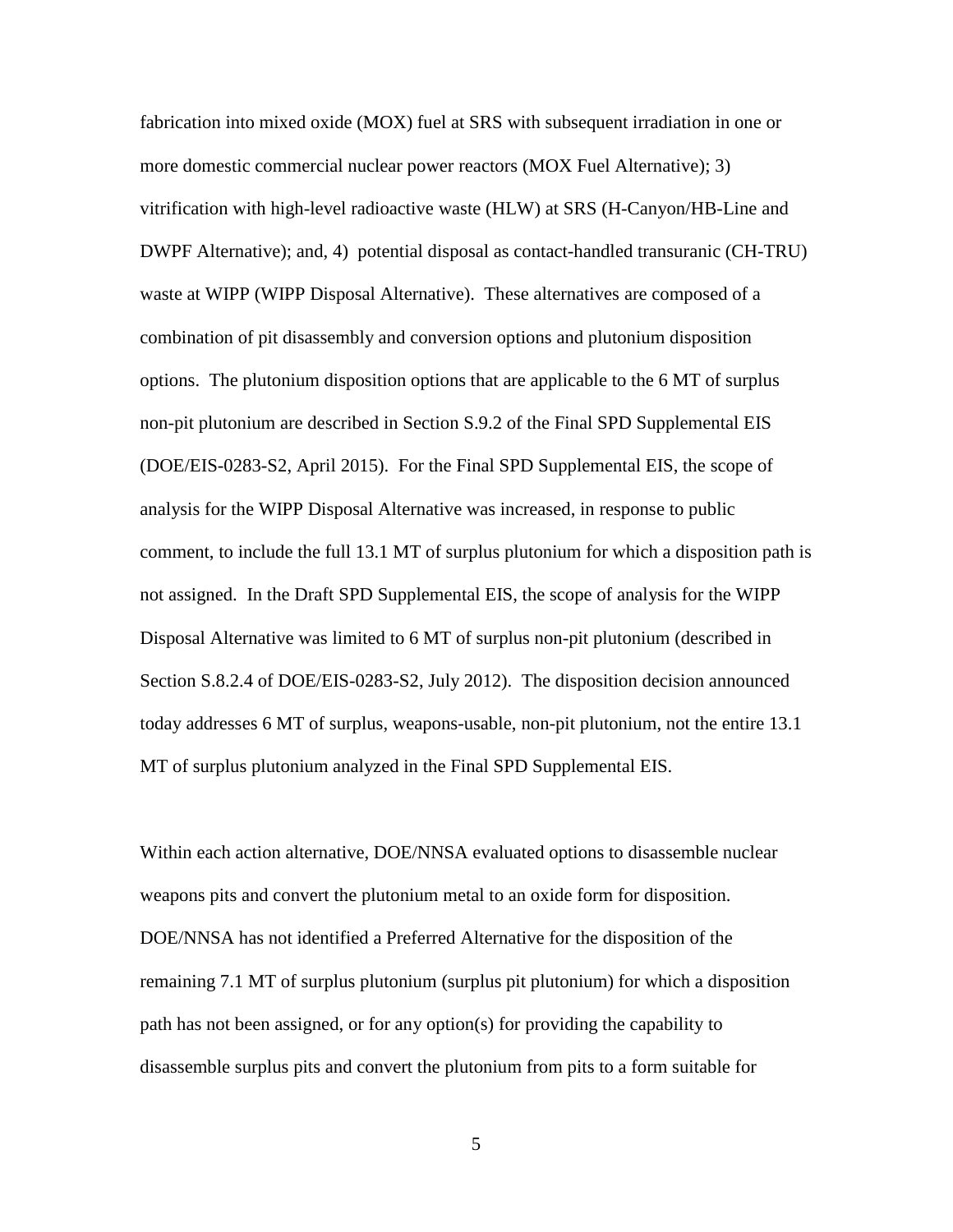disposition. Once DOE/NNSA identifies a Preferred Alternative for the remaining 7.1 MT of surplus pit plutonium and/or the disassembly and conversion options, DOE/NNSA will announce its preference in a *Federal Register* notice and publish a Record of Decision no sooner than 30 days after its announcement of a Preferred Alternative.

## **Preferred Alternative**

As announced on December 24, 2015, in a *Federal Register* notice (80 FR 80348), DOE/NNSA's Preferred Alternative with regard to the 6 MT of surplus non-pit plutonium is to prepare this plutonium for disposal at WIPP near Carlsbad, New Mexico, a geologic repository for disposal of TRU waste generated by atomic energy defense activities. This would allow DOE/NNSA to continue progress on the disposition of surplus weapons-usable plutonium in furtherance of the policies of the United States to ensure that surplus plutonium is never again readily used in a nuclear weapon, and to remove surplus plutonium from the Savannah River Site (SRS) in the State of South Carolina. Surplus non-pit plutonium would be prepared and packaged at SRS using H-Canyon/HB-Line and/or K-Area facilities to meet the WIPP waste acceptance criteria and all other applicable regulatory requirements. Shipments of this surplus plutonium to WIPP, after it is operational, will be placed in the queue of waste to be shipped to WIPP.

## **Environmentally Preferable Alternative**

After considering the potential impacts on each resource area, DOE/NNSA identified the No Action Alternative as the environmentally preferable alternative in the near-term, for the 6 MT of surplus non-pit plutonium evaluated in the Final SPD Supplemental EIS and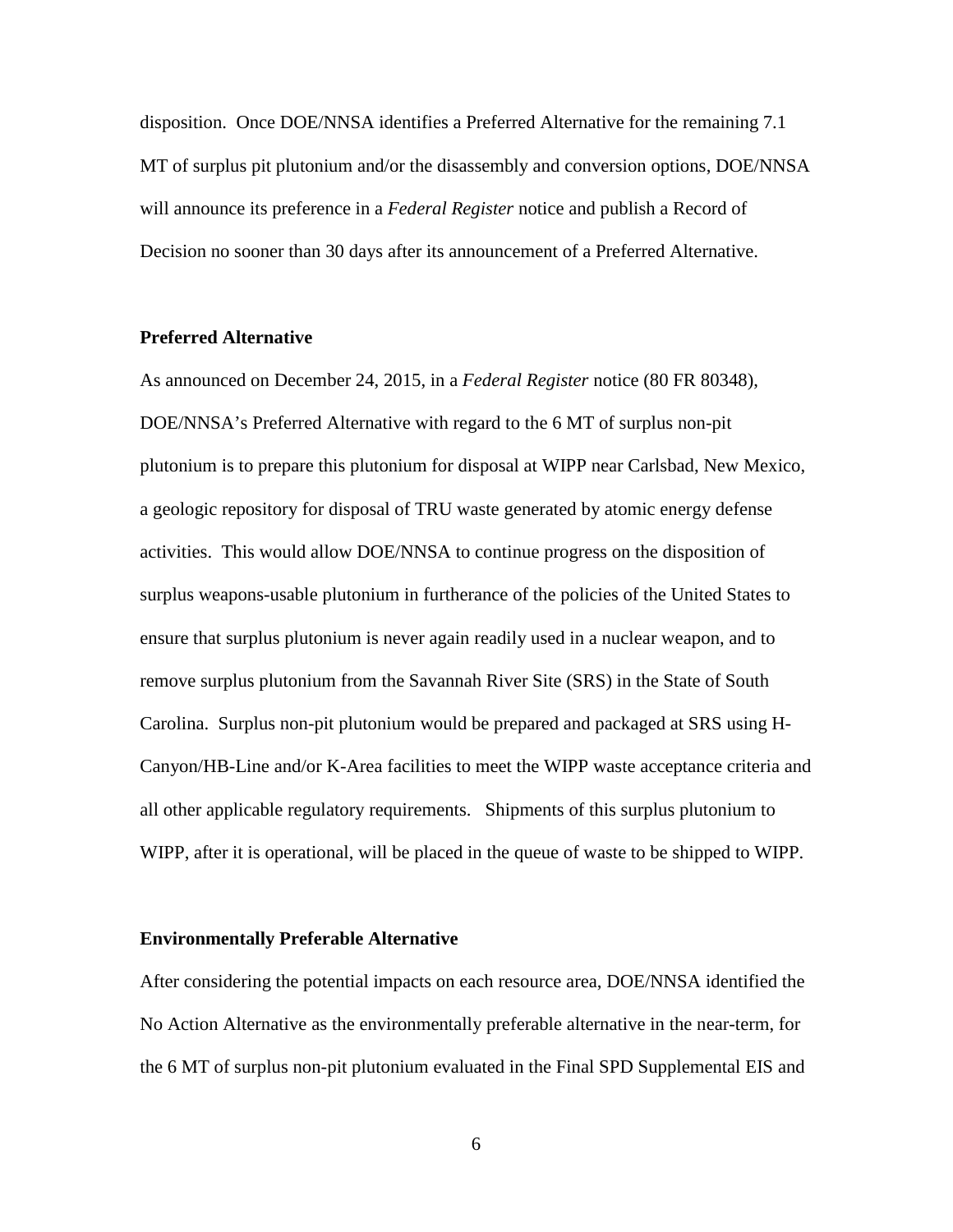that is the subject of this Record of Decision. Under the No Action Alternative, the 6 MT of surplus non-pit plutonium would be stored at the K-Area Complex at SRS, consistent with the 2002 *Amended Record of Decision: Surplus Plutonium Disposition Program* (67 FR 19432); the *Supplement Analysis, Storage of Surplus Plutonium Materials at the Savannah River Site* (DOE/EIS-0229-SA-4) and an amended Record of Decision issued in 2007 (72 FR 51807). No new facilities would be constructed and no processing for disposal or off-site transportation of this material would take place with the exception of a small amount of plutonium required for the material surveillance program. Surveillance activities would be performed on the plutonium and plutonium packages, including destructive and non-destructive examinations, to ensure safe storage (DOE/EA-1538, *Revised Finding of No Significant Impact for Safeguards and Security Upgrades for Storage of Materials at the Savannah River Site* dated December 2005, and Interim Action Determinations approved in December 2008, September 2009, and March 2011). Although the No Action Alternative is the environmentally preferable alternative, this alternative would not result in the disposition of the 6 MT of surplus non-pit plutonium.

### **Potential Environmental Impacts of Preferred Alternative**

For each alternative, the SPD Supplemental EIS analyzed the potential impacts on air quality, human health, socioeconomics, waste management, transportation, environmental justice, land resources, geology and soils, water resources, noise, ecological resources, cultural resources, and infrastructure. DOE/NNSA also evaluated the potential impacts of the irreversible and irretrievable commitment of resources, the short-term uses of the environment, and the maintenance and enhancement of long-term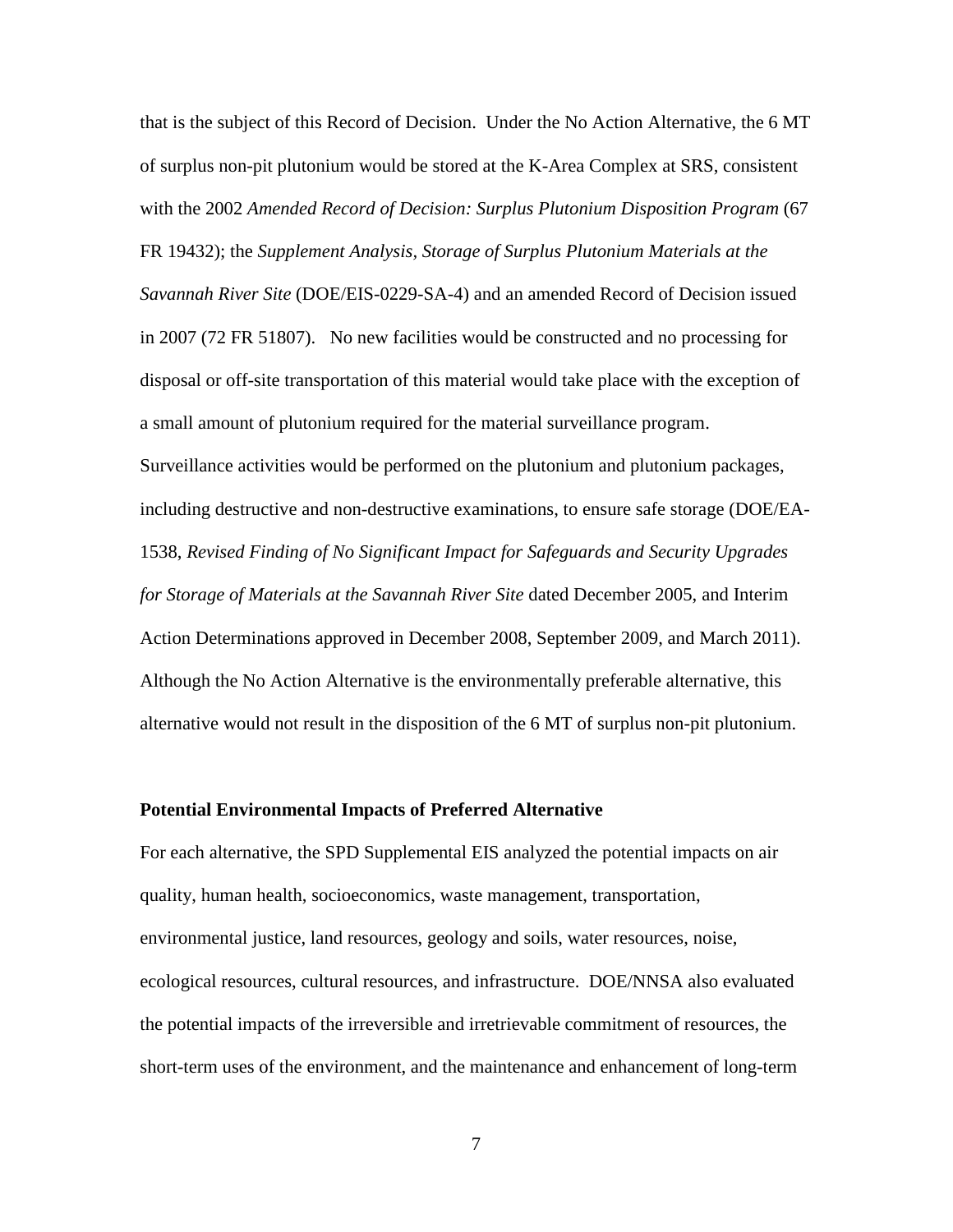productivity. These analyses and results for the entire 13.1 MT of surplus plutonium are described in the Summary and Chapter 4 of the Final SPD Supplemental EIS. Table S-3 of the Final SPD Supplemental EIS Summary provides a summary of potential environmental impacts associated with each alternative as well as a means for comparing the potential impacts among alternatives.

In the Draft SPD Supplemental EIS, the scope of analysis for the WIPP Disposal Alternative was limited to 6 MT of surplus non-pit plutonium (described in Section S.8.2.4 of DOE/EIS-0283-S2, July 2012). The analyses and results for the disposition of 6 MT can be found in the Summary, Chapter 4, and Appendix G "Impacts of Plutonium Disposition Options" of the Draft SPD Supplemental EIS.

In identifying its Preferred Alternative for disposition of 6 MT of surplus non-pit plutonium and making the decision announced in this Record of Decision, DOE/NNSA considered the potential environmental impacts that would result from operations conducted at SRS to prepare and package this quantity (6 MT) of material for disposition at WIPP, those related to transporting the material from SRS to WIPP, and disposal at WIPP. Implementing the WIPP Disposal Alternative relies on existing facilities, structures and pads at SRS to prepare the surplus non-pit plutonium for disposal. This would reduce the potential for additional land disturbance, and reduce the need for additional deactivation and decommissioning in the future. Some staging of packages at E-Area at SRS prior to shipping may be required. This would result in negligible incremental impacts on both workers and the public. The pace of environmental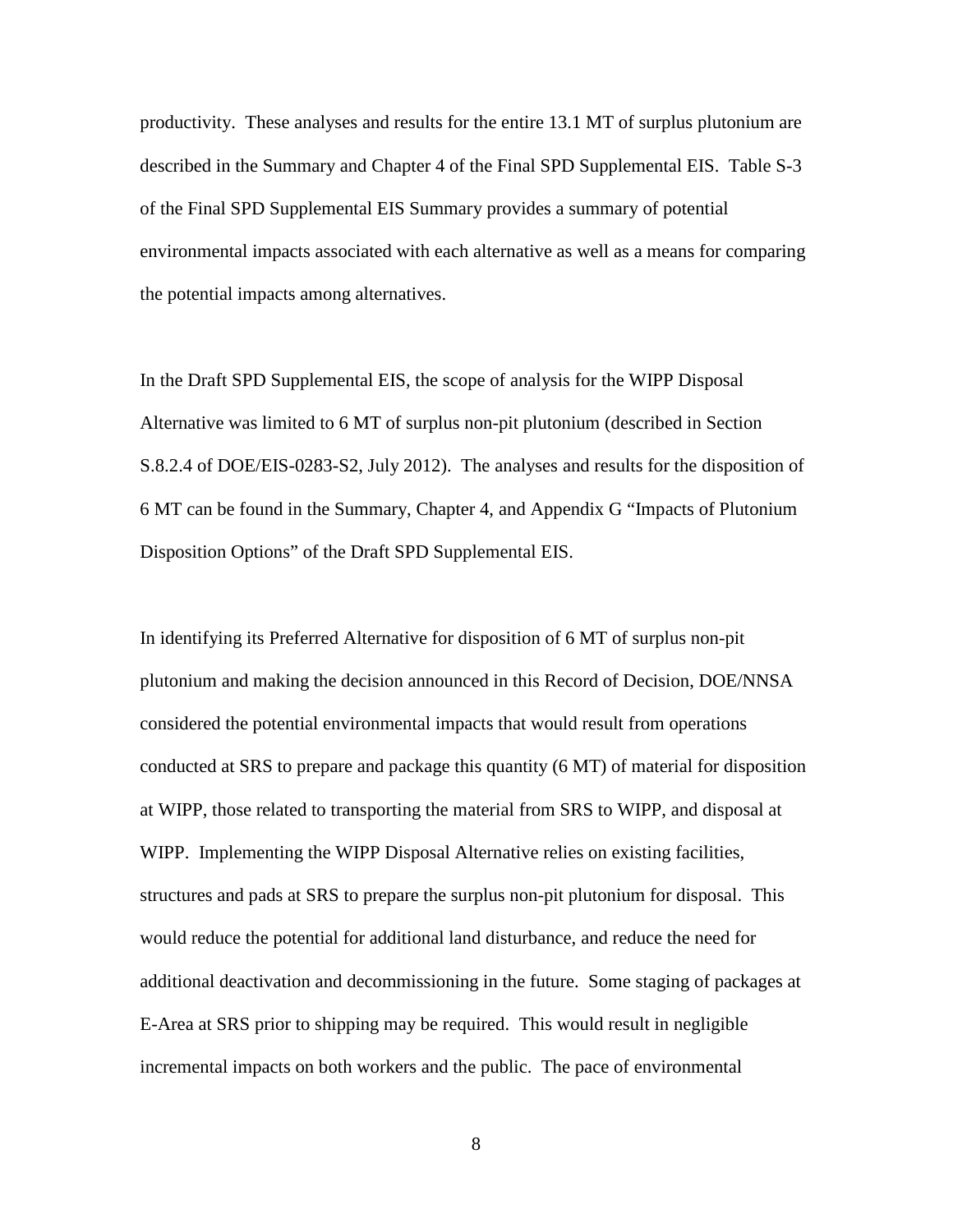restoration activities at SRS, as well as the requirements for environmental monitoring and protection at SRS and WIPP, would generally remain unchanged from current levels.

The potential impacts from transporting surplus plutonium to WIPP are also addressed in the Final SPD Supplemental EIS. The Final SPD Supplemental EIS indicated that under all alternatives (including the WIPP Disposal Alternative) no latent cancer fatalities are expected in the general public along the transportation routes and in the transportation crews due to incident-free transport of radioactive wastes and materials from SRS. The potential environmental impacts of TRU waste disposal at WIPP are evaluated in the *Waste Isolation Pilot Plant Disposal Phase Final Supplemental Environmental Impact Statement* (WIPP SEIS-II) (DOE/EIS-0026-S-2, September 1997) and subsequent Supplement Analyses from 2005 (DOE/EIS-0026-SA-05) and 2009 (DOE/EIS-0026-SA-07) and are briefly described in Appendix A, Section A.2, of the Final SPD Supplemental EIS.

# **Public Involvement**

Since the announcement of the first notice of intent to prepare the SPD Supplemental EIS in 2007 (72 FR 14543), DOE/NNSA has provided three scoping periods during which DOE/NNSA held public scoping meetings and actively solicited scoping comments from Federal agencies, state and local governmental entities, American Indian tribal governments, and members of the public. The public scoping periods extended from March 28, 2007 through May 29, 2007; July 19, 2010 through September 17, 2010; and January 12, 2012 through March 12, 2012. Meetings were held in Aiken, Columbia, and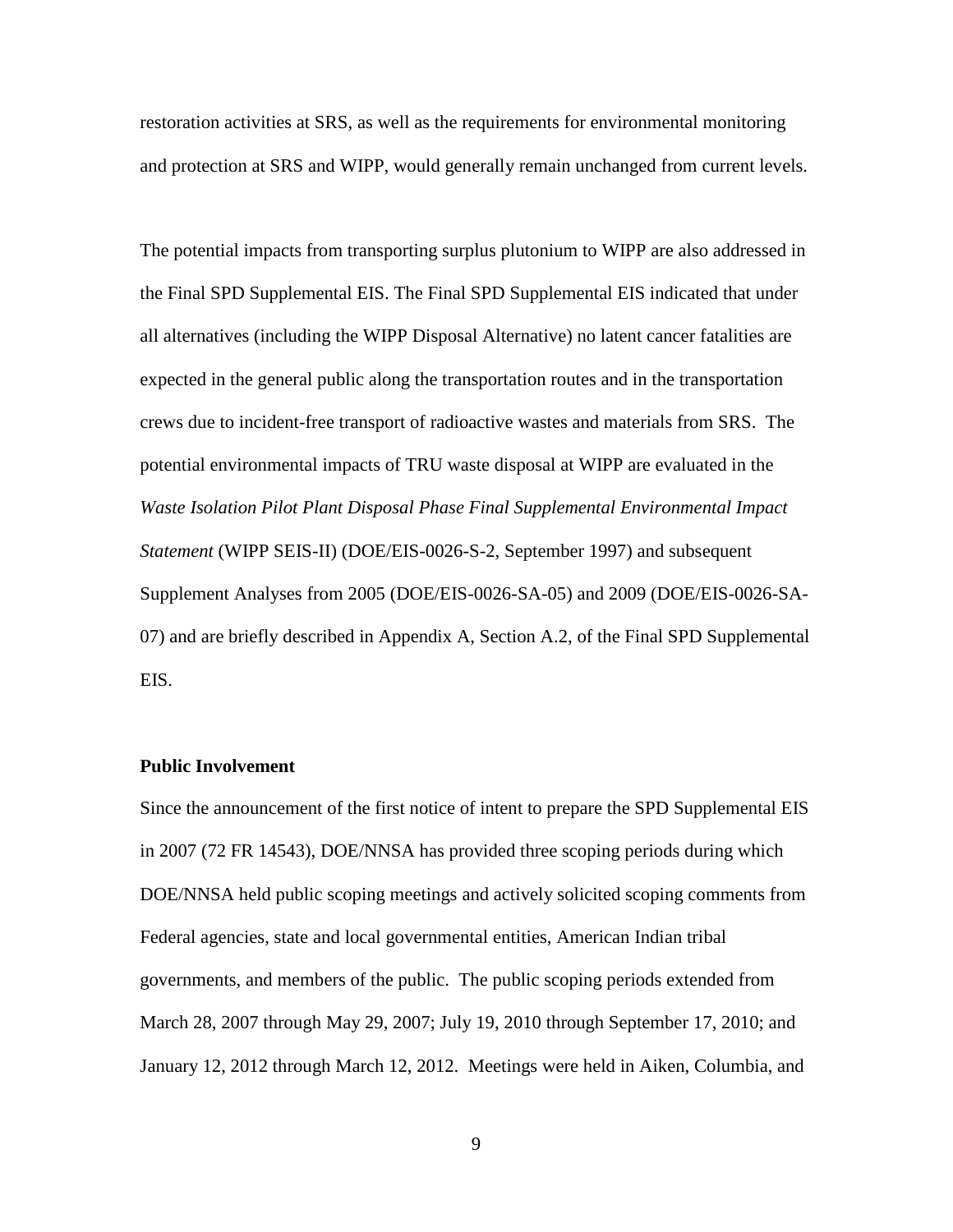North Augusta, South Carolina; Tanner, Alabama; Chattanooga, Tennessee; and Carlsbad, Santa Fe, Espanola, and Pojoaque, New Mexico.

On July 27, 2012, EPA and DOE/NNSA published notices in the *Federal Register* announcing the availability of the Draft SPD Supplemental EIS (77 FR 44234 and 77 FR 44222, respectively). A 60-day comment period was provided from July 27 to September 25, 2012. In response to public requests, DOE/NNSA extended the public comment period by 15 days through October 10, 2012. During the public comment period, DOE/NNSA held seven public hearings to provide interested members of the public with opportunities to learn more about the content of the Draft SPD Supplemental EIS, to hear DOE/NNSA representatives present the results of the Draft SPD Supplemental EIS analyses, to ask questions; and to provide oral and/or written comments. The hearings were held in Los Alamos, Santa Fe, Carlsbad, and Espanola, New Mexico; North Augusta, South Carolina; Chattanooga, Tennessee; and Tanner, Alabama.

DOE/NNSA received 432 comment documents containing approximately 1,050 comments during the comment period for the Draft SPD Supplemental EIS. DOE/NNSA responded to these comments in the Comment Response Document, Volume 3, of the Final SPD Supplemental EIS.

#### **Comments on the Final SPD Supplemental EIS and Preferred Alternative**

DOE/NNSA distributed the Final SPD Supplemental EIS to Congressional members and committees; State and local governments; other Federal agencies, culturally affiliated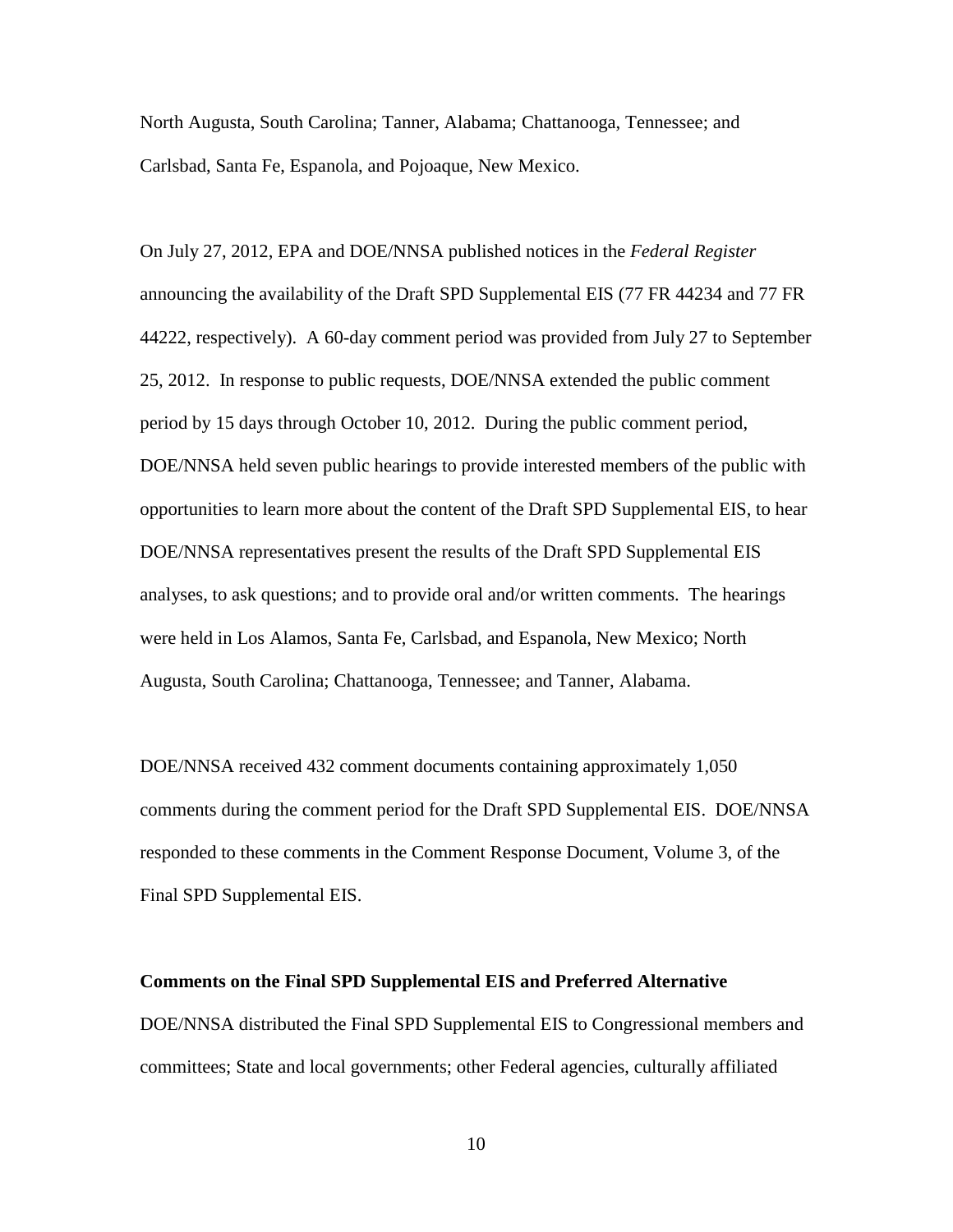American Indian tribal governments, non-governmental organizations, and other stakeholders including members of the public who requested the document. Also, the Final SPD Supplemental EIS was made available via the Internet.

On December 24, 2015, DOE/NNSA announced its Preferred Alternative in the *Preferred Alternative for Certain Quantities of Plutonium Evaluated in the Final Surplus Plutonium Disposition Supplemental Environmental Impact Statement* (80 FR 80348) with regard to the 6 MT of non-pit plutonium. DOE/NNSA considered all comments received on the Final SPD Supplemental EIS and the Preferred Alternative and concluded that those comments do not identify a need for further NEPA analysis. The Appendix to this Record of Decision summarizes DOE/NNSA's consideration of these comments.

## **Decision**

DOE/NNSA has decided to implement its Preferred Alternative as described in DOE/NNSA's *Preferred Alternative for Certain Quantities of Plutonium Evaluated in the Final Surplus Plutonium Disposition Supplemental Environmental Impact Statement* (80 FR 80348) with regard to the disposition of 6 MT of surplus, weapons-usable, non-pit plutonium; DOE/NNSA's Preferred Alternative is to prepare that plutonium for disposal at WIPP near Carlsbad, New Mexico, a geologic repository for disposal of TRU waste generated by atomic energy defense activities. All practicable means to avoid or minimize environmental harm for the decision identified have been adopted.

Under this alternative, the non-pit plutonium will be prepared for disposal in facilities at HB-Line or K-Area at SRS for disposal at WIPP. The non-pit plutonium containers will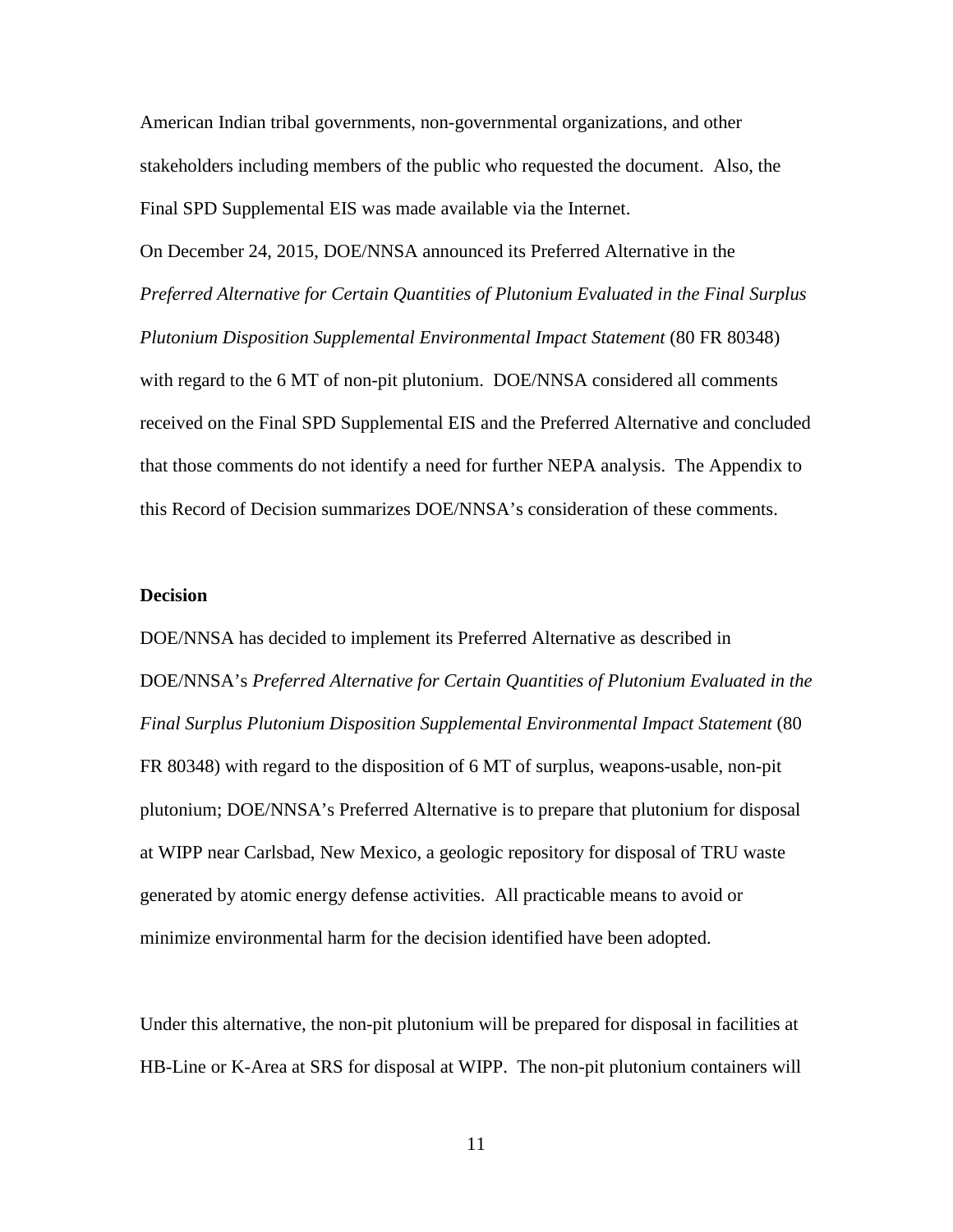be opened in an existing glovebox or newly- constructed glovebox capability in HB-Line or K-Area. Plutonium metal will be converted to oxide. Plutonium oxide will be repackaged into suitable containers, mixed/blended with inert material and loaded into pipe overpack containers (POCs) or criticality control overpacks (CCOs). (DOE/NNSA plans to move toward the use of the CCO containers in lieu of the POC to maximize the amount of plutonium that can be packaged in each container, thereby reducing the number of shipments and volume emplaced at WIPP.) The inert material will be added to inhibit plutonium recovery. Loaded POCs or CCOs will be characterized for WIPP disposal in E-Area at SRS including non-destructive assay, digital radiography, and headspace gas sampling. Waste packages containing surplus plutonium that have been successfully characterized and meet the WIPP waste acceptance criteria will be placed in the queue of waste to be shipped to WIPP after WIPP is operational. The packages will be shipped to WIPP in TRUPACT-II or HalfPACT shipping containers

Unirradiated Fast Flux Test Facility (FFTF) reactor fuel is included in this 6 MT of nonpit plutonium. If the FFTF fuel cannot be disposed of by direct disposal at WIPP, it will be disassembled at SRS and packaged for disposal at WIPP. H-Canyon at SRS will be used to disassemble the fuel bundles, remove the pellets from the fuel pins, and package the pellets into suitable containers. HB-Line or K-Area will be used to prepare and mix/blend the fuel pellet material with inert material, then package it for shipment to WIPP.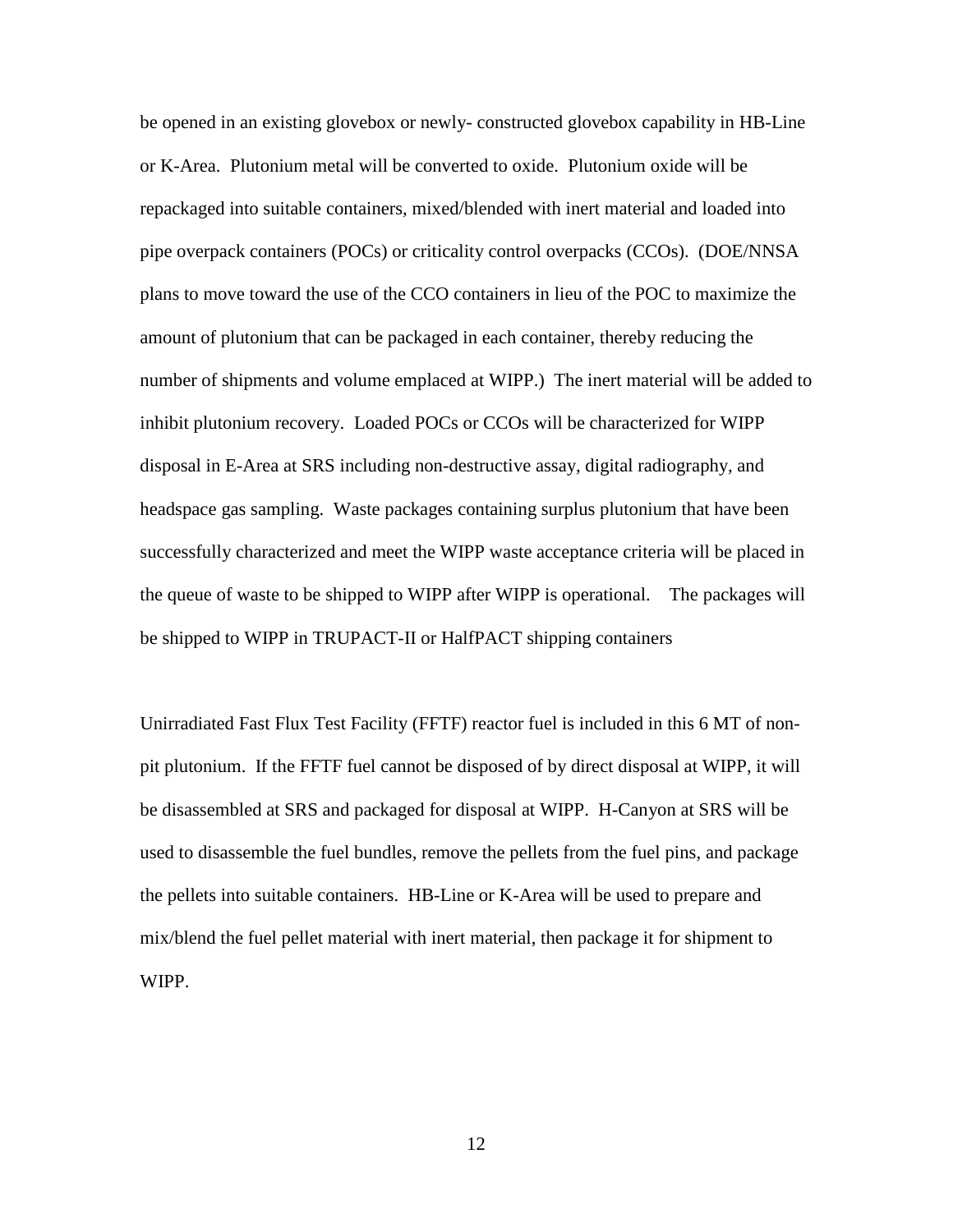Disposition decisions announced in this Record of Decision address only the 6 MT of surplus non-pit plutonium. DOE/NNSA has no Preferred Alternative at this time for the disposition of the remaining 7.1 MT of surplus plutonium from pits for which a disposition pathway has not been assigned, or for the capability to disassemble surplus pits and convert the plutonium from pits to a form suitable for disposition. Once a Preferred Alternative is identified, DOE/NNSA will announce its preference in a *Federal Register* notice and publish a Record of Decision no sooner than 30 days after its announcement of a Preferred Alternative.

## **Basis for Decision**

In making its decision, DOE/NNSA considered potential environmental impacts of construction and operations, current and future mission needs, technical and security considerations, availability of resources, and public comments on the Draft and Final SPD Supplemental EIS, and the notice of Preferred Alternative. Implementing the WIPP Disposal Alternative for disposition of 6 MT of surplus non-pit plutonium allows DOE/NNSA to take advantage of existing facilities, infrastructure and expertise at SRS and WIPP. The decision builds on the existing capabilities, infrastructure, and skilled workforce trained in safe operation of nuclear facilities. Environmental impacts and costs (DOE (U.S. Department of Energy) *Report of the Plutonium Disposition Working Group: Analysis of Surplus Weapon*‐*Grade Plutonium Disposition Options*, Washington, D.C., April 2014) would be less than some of the other alternatives that would require the construction of new facilities. In addition, DOE/NNSA will make use of existing facilities, resulting in efficient use of the facilities. Blending for disposal at WIPP is a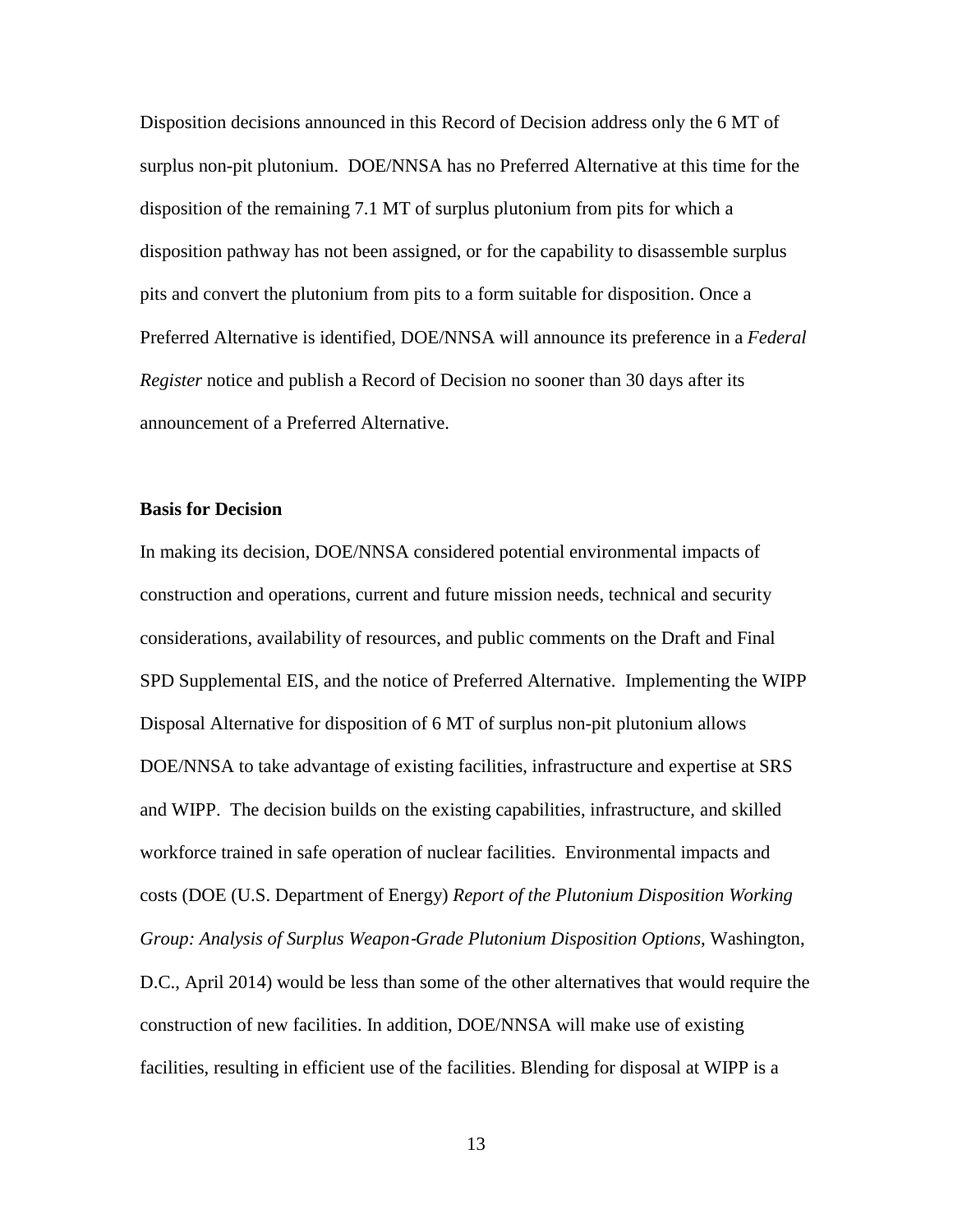proven process that is ongoing at SRS for disposition of plutonium material from the DOE-STD-3013 surveillance process and other non-pit plutonium. In addition, disposal of this surplus non-pit plutonium will avoid long-term impacts, risks, and costs associated with storage.

DOE/NNSA also considered acceptability of the surplus non-pit plutonium at WIPP and WIPP's performance in making this decision. DOE has previously disposed of similar surplus plutonium at WIPP from SRS, the Rocky Flats Environmental Technology Site, and the Hanford Site (the Rocky Flats and Hanford materials were packaged and shipped directly from those sites). As was the case for previous SRS activities requiring the processing of surplus plutonium for disposal at WIPP, the surplus plutonium identified in this decision will be packaged to meet the WIPP waste acceptance criteria and all applicable regulatory requirements. Compliance with the WIPP waste acceptance criteria is one factor that will help ensure that any TRU waste emplaced in WIPP will not exceed the 40 CFR Part 191 performance standards and will meet other applicable requirements. Additionally, the WIPP TRU waste inventory – which includes radionuclide activity -- is revised annually and reviewed by DOE for compliance. DOE's currently projected WIPP TRU waste inventory with the addition of the 6 MT of surplus non-pit plutonium suggests that WIPP would continue to comply with 40 CFR 191. These projections from the TRU Waste Inventory and other information are submitted every five years to the EPA, as part of the Compliance Recertification Application, under 40 CFR Part 194, *Criteria for the Certification and Re-Certification of the Waste Isolation Pilot Plant's Compliance with the 40 CFR Part 191 Disposal Regulations*. Following issuance of this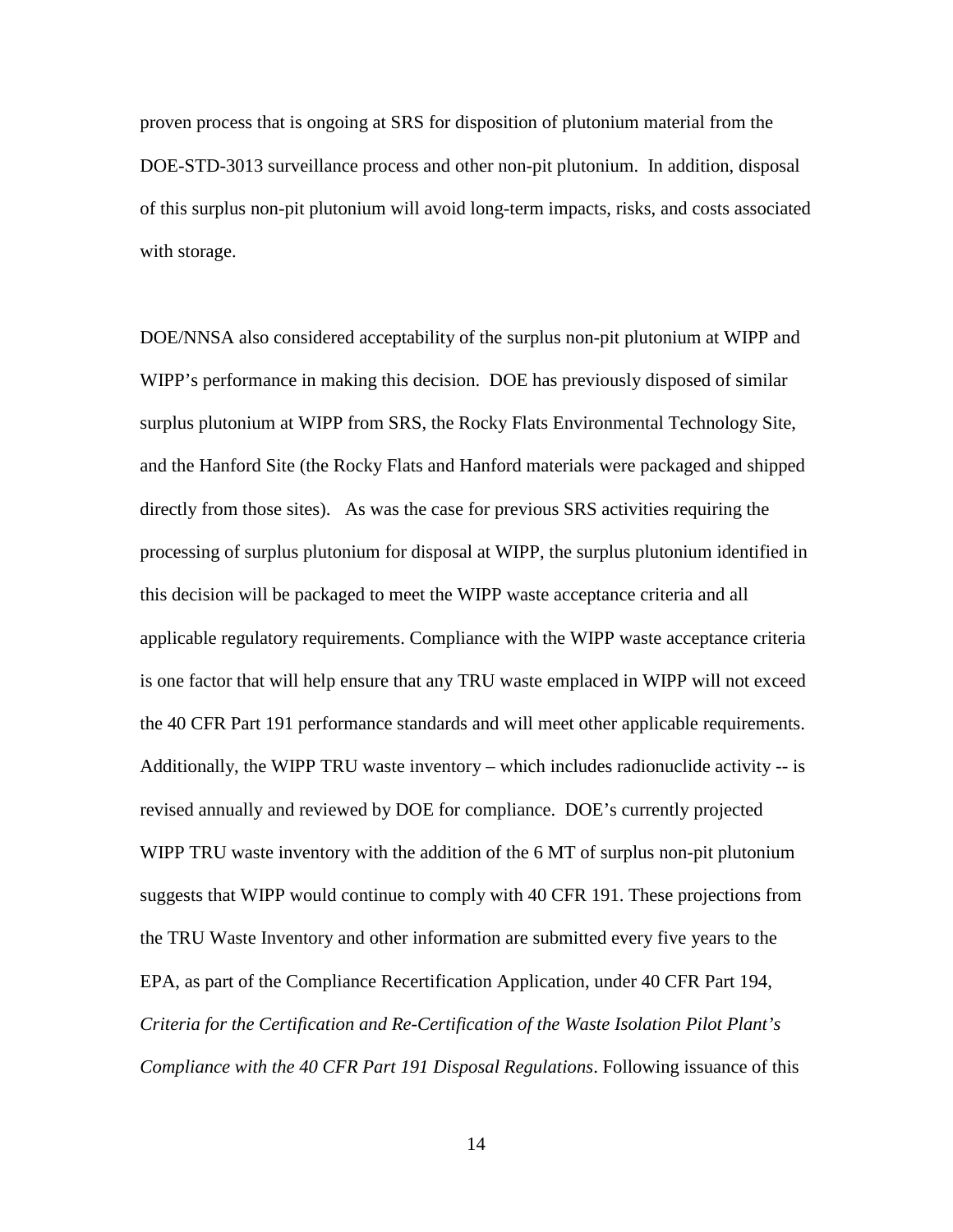ROD, the 6 MT of surplus non-pit plutonium will be reflected in the TRU Waste Inventory and inform the next compliance re-certification application to be submitted to EPA in 2019.

Implementing the Preferred Alternative will allow the DOE/NNSA to continue its progress on the disposition of surplus weapon-usable plutonium in furtherance of the policies of the United States to ensure that surplus plutonium is never again readily used in a nuclear weapon, and to remove surplus plutonium from the State of South Carolina.

## **Mitigation Measures**

SRS facility operations would result in airborne emissions of various pollutants, including radionuclides, and organic and inorganic constituents. These emissions would continue to be controlled using Best Available Control Technology to ensure that emissions are compliant with applicable standards. Impacts would be controlled by use of glovebox confinement, packaging as applicable, building confinement and air filtration systems to remove radioactive particulates before discharging process exhaust air to the atmosphere, and internal scrubbers to reduce chemical gas concentrations. Occupational safety risks to workers would be limited by adherence to Federal and state laws; Occupational Safety and Health Administration regulations; DOE/NNSA requirements including regulations and orders; and plans and procedures for performing work. DOE/NNSA facility operations adhere to programs to ensure the reduction of human health and safety impacts. Workers are protected from specific hazards by use of engineering and administrative controls, use of personal protective equipment, and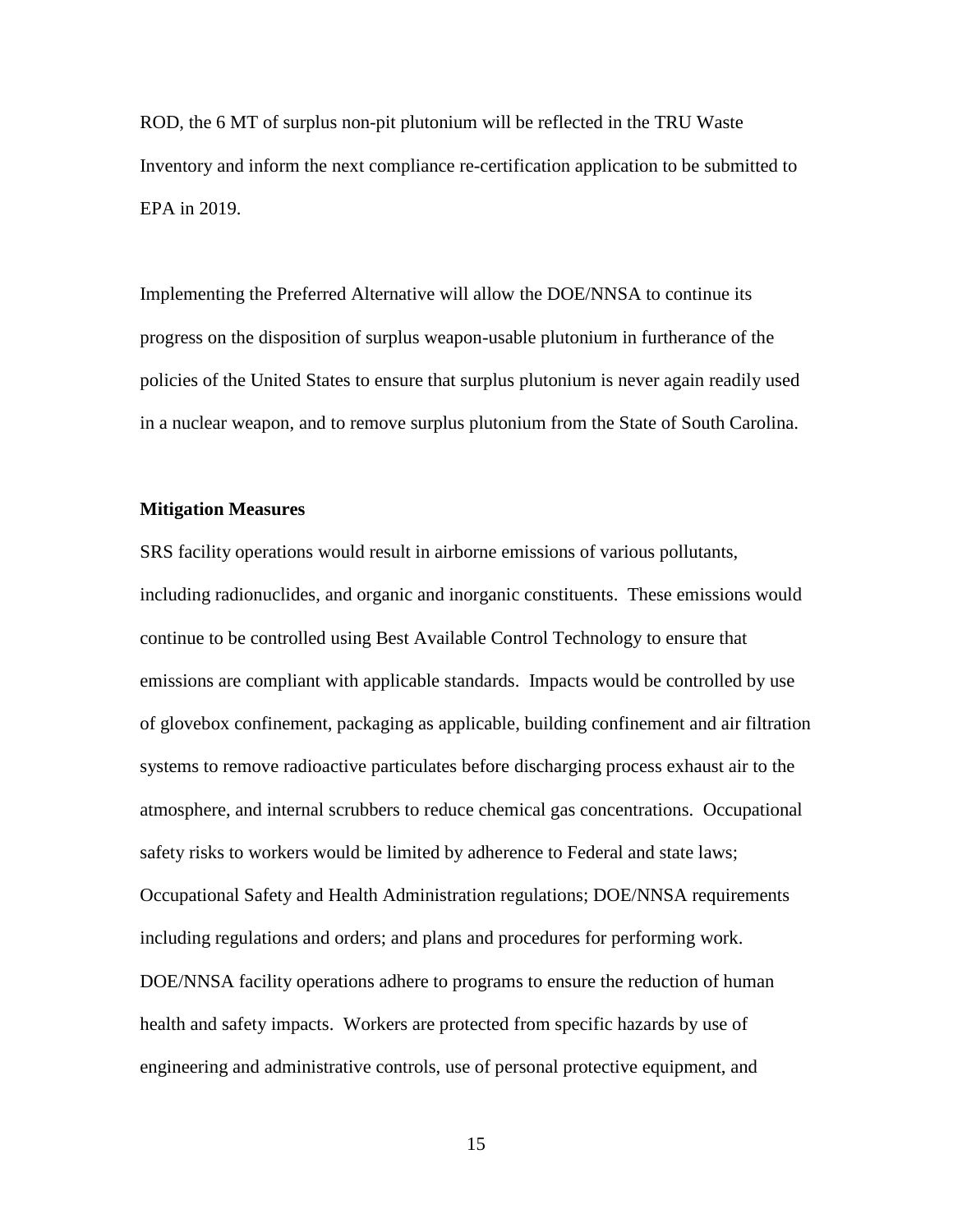monitoring and training. The Radiological Protection Program limits impacts by ensuring that radiological exposures and doses to all personnel are maintained As Low As Reasonably Achievable (ALARA) and by providing job specific instructions to the facility workers regarding the use of personal protective equipment. The Emergency Preparedness Program mitigates potential accident consequences by ensuring that appropriate organizations are available to respond to emergency situations and take appropriate actions to recover from accident events, while reducing the spread of contamination and protecting facility personnel and the public.

Issued at Washington, DC on March 29, 2016.

Frank G. Klotz Administrator, National Nuclear Security Administration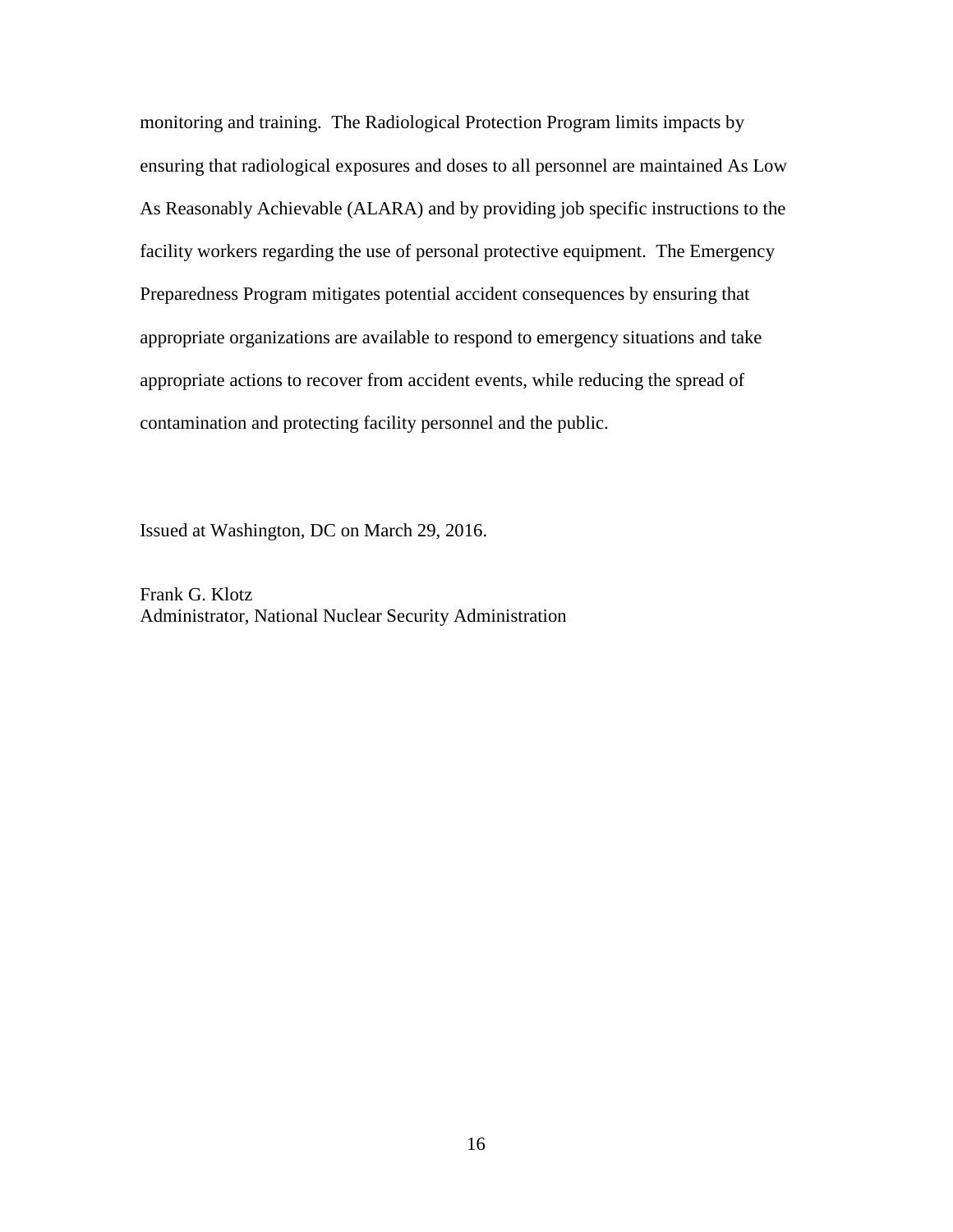**Appendix: Public Comments Received on the** *Final SPD Supplemental EIS* **and the**  *Preferred Alternative for Certain Quantities of Plutonium Evaluated in the Final Surplus Plutonium Disposition Supplemental Environmental Impact Statement*

DOE/NNSA received eight letters and emails regarding the *Final Surplus Plutonium Disposition Supplemental Environmental Impact Statement* (Final SPD Supplemental EIS) (DOE/EIS-0283-S2, April 2015) (80 FR 26559) and *Preferred Alternative for Certain Quantities of Plutonium Evaluated in the Final Surplus Plutonium Disposition Supplemental Environmental Impact Statement* (80 FR 80348)*.* DOE/NNSA considered all comments contained in the letters and emails. Some of the comments included issues already raised during the comment period for the *Draft Surplus Plutonium Disposition Supplemental Environmental Impact Statement*. All prior comments submitted on the Draft SPD Supplemental EIS and DOE/NNSA responses to those comments have been published in the Final SPD Supplemental EIS, Volume 3, *Comment Response Document*, and are not being revisited.

In announcing its Preferred Alternative for the disposition of 6 MT of surplus non-pit plutonium, DOE/NNSA stated that it had no Preferred Alternative for other potential actions considered in the Final SPD Supplemental EIS. Specifically, DOE/NNSA stated that it had no Preferred Alternative for the disposition of the remaining 7.1 MT of surplus plutonium from pits and that it did not have a Preferred Alternative among the pathways analyzed for providing the capability to disassemble surplus pits and convert the plutonium from pits to a form suitable for disposition. Further, some of the comments were beyond the scope of the Final SPD Supplemental EIS. DOE/NNSA did not address such comments.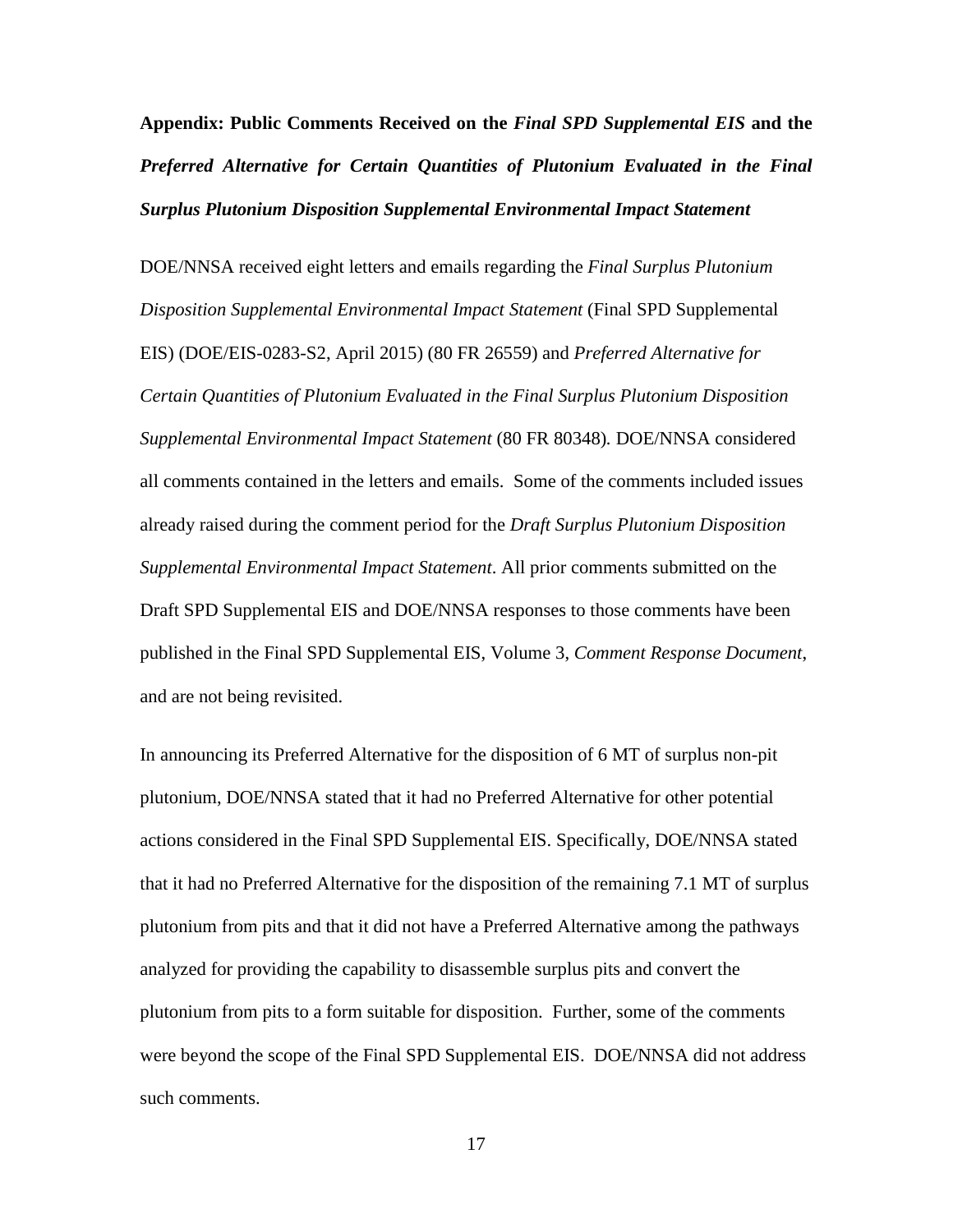DOE/NNSA received comments on the Final SPD Supplemental EIS and the notice of Preferred Alternative from The Governing Body of the City of Carlsbad, New Mexico; Shelly Wilson, Permitting and Federal Facilities Liaison of the South Carolina Department of Health and Environmental Control; Rick McLeod, Executive Director of the Savannah River Site Community Reuse Organization; Tom Clements of Savannah River Site Watch; Edwin Lyman and Frank von Hippel of the Union of Concerned Scientists; Andrew Kadak; Michael High; and Don Hancock of Southwest Research and Information Center. The topics below summarize the concerns expressed within those comments and provides DOE/NNSA's responses.

**Topic A – National Environmental Policy Act Compliance**: Commentors were concerned that analyses of the potential environmental impacts of processing, packaging, and disposal of surplus non-pit plutonium, which could include some quantity of "gap" plutonium retrieved from foreign countries, had not been performed as required by the National Environmental Policy Act (NEPA) and new or supplemental EISs should be prepared. A commentor also stated that in March 2015, President Obama authorized DOE to pursue a defense high level radioactive waste (HLW) repository; therefore, it is a reasonable alternative for defense surplus plutonium that must be considered, but is not included in the Storage and Disposition PEIS, nor the Draft or Final SPD Supplemental EIS*.* 

**Discussion**: DOE believes sufficient information exists, including NEPA documentation, to support a Record of Decision for the disposition of 6 MT of surplus non-pit plutonium for which a disposition path was not assigned. DOE has completed appropriate tiered NEPA analyses related to the Surplus Plutonium Disposition program including the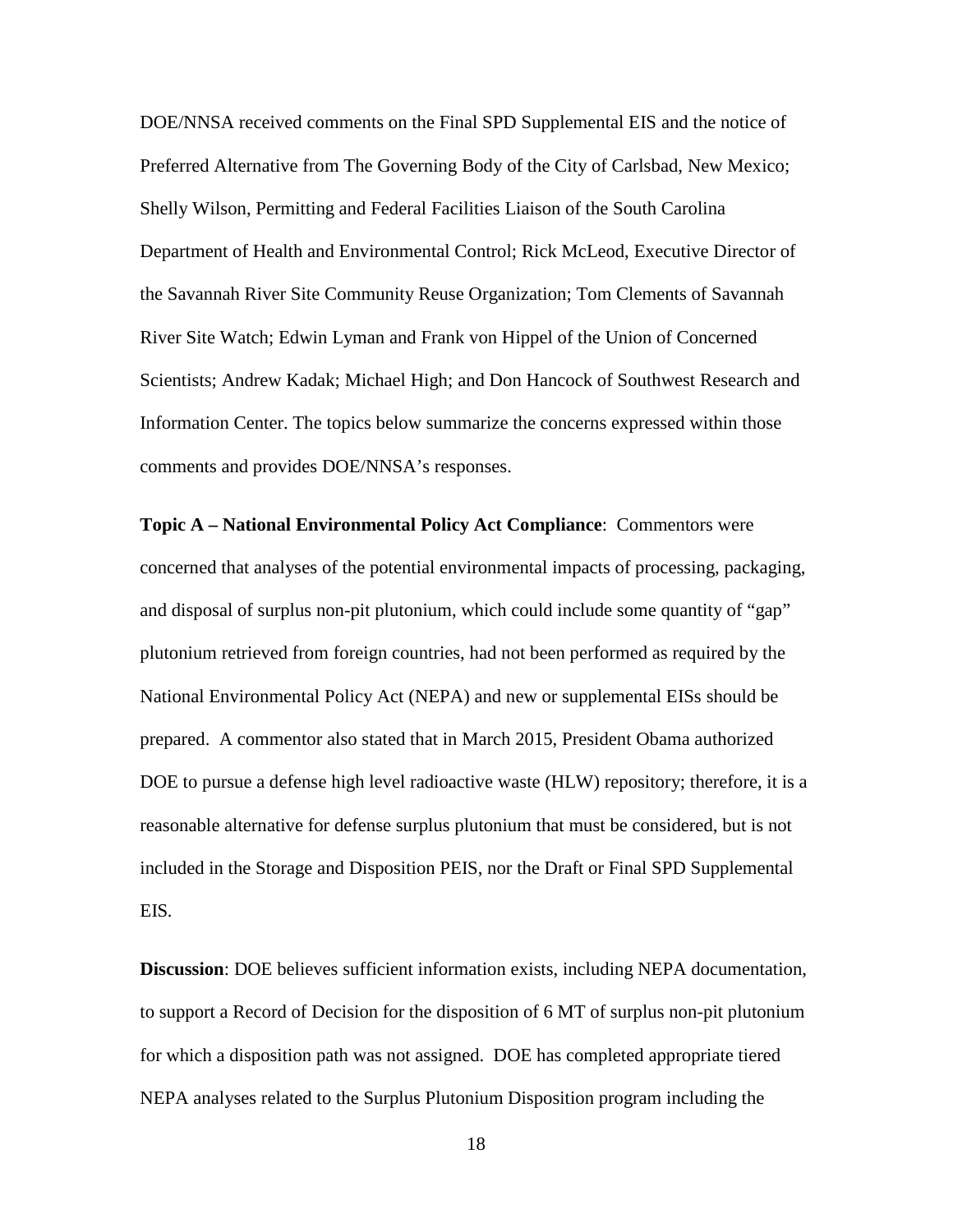*Storage and Disposition of Weapons-Usable Fissile Materials Final Programmatic Environmental Impact Statement* (Storage and Disposition PEIS) (DOE/EIS-0229) in 1996*, Surplus Plutonium Disposition Environmental Impact Statement* (SPD EIS) (DOE-EIS-0283) in 1999, and *Surplus Plutonium Disposition Supplemental Environmental Impact Statement* (SPD Supplemental EIS) (DOE/EIS-0283-S2) in 2015.

DOE/NNSA's need to store and disposition surplus plutonium, in accordance with U.S. nonproliferation and export control policies in a safe, reliable, cost effective and timely manner, has not changed since the Storage and Disposition PEIS was prepared in 1996. DOE/NNSA did, however, become aware of new circumstances and information relevant to the 1999 SPD EIS that did warrant re-examination of some of the analyses provided in that NEPA document.

Consequently, the SPD Supplemental EIS was prepared in accordance with applicable Council on Environmental Quality and DOE NEPA regulations to examine the potential environmental impacts of reasonable alternatives for the disposition of 13.1 MT of surplus plutonium for which a disposition path was not assigned, including 6 MT of surplus non-pit plutonium. The SPD Supplemental EIS also analyzed options to provide the appropriate capability to disassemble surplus pits and convert surplus plutonium to a form suitable for disposition. In preparing the Final SPD Supplemental EIS, DOE/NNSA considered the analyses in the related NEPA documents identified above. The Final SPD Supplemental EIS addresses all of the relevant issues and analysis related to the proposed action and updates the analyses where necessary.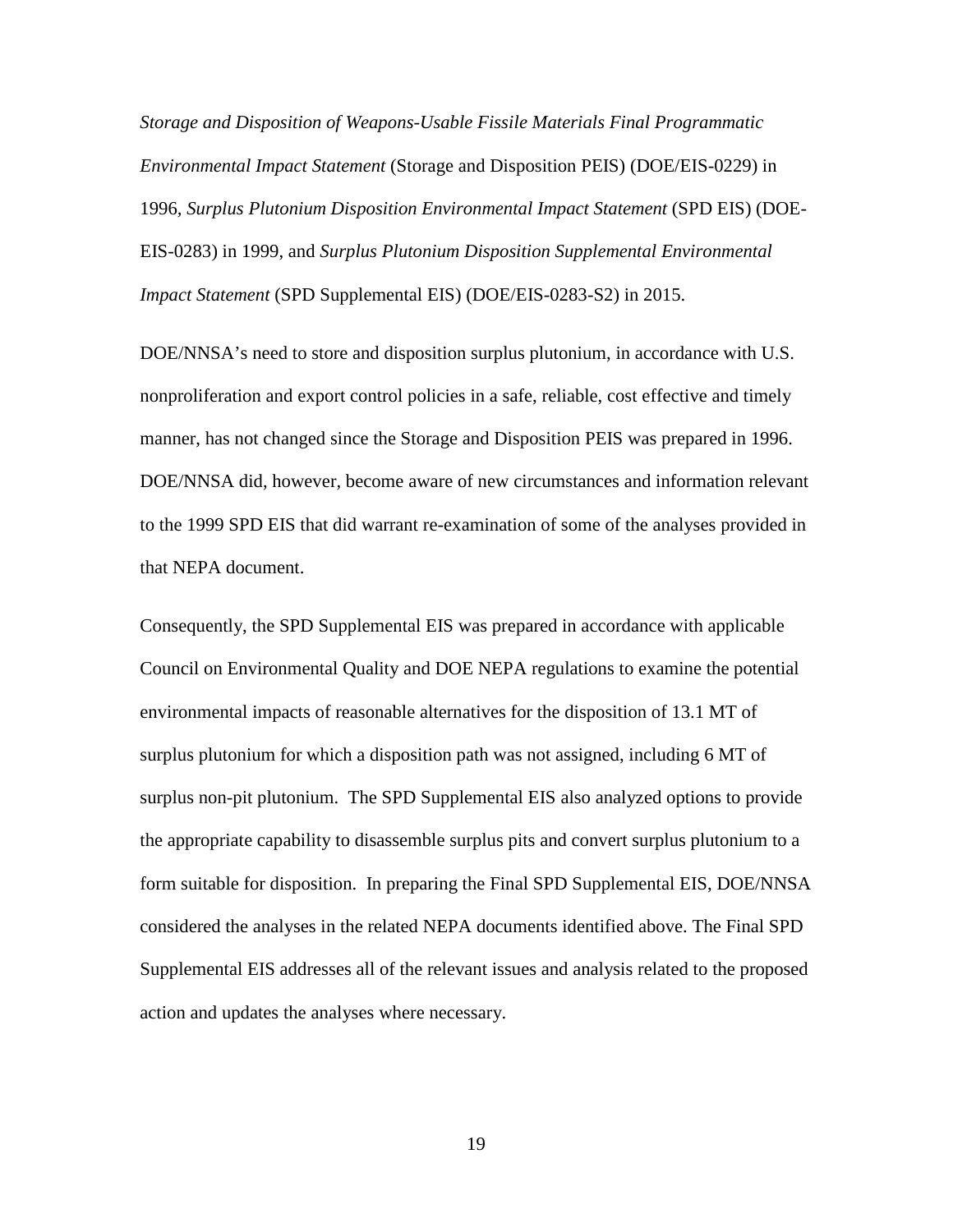Appropriate NEPA analyses exist for processing 6 MT of surplus non-pit plutonium at SRS and transportation and disposal of the resulting CH-TRU waste at WIPP, near Carlsbad, New Mexico, a geologic repository for disposal of TRU waste generated by atomic energy defense activities. Chapter 4 and Appendix G of the SPD Supplemental EIS, describe the potential environmental impacts of plutonium disposition options, including preparing surplus non-pit plutonium at facilities at SRS for disposal at WIPP. Appendix E of the SPD Supplemental EIS*,* describes the potential environmental impacts of transportation of surplus plutonium for disposal at WIPP. Section 4.5.3.6.3, of the *Final SPD Supplemental EIS* describes the capacity and ability of WIPP to accept 13.1 MT of surplus plutonium as analyzed under the WIPP Disposal Alternative in the Final SPD Supplemental EIS. The potential environmental impacts of TRU waste disposal at WIPP are evaluated in the *Waste Isolation Pilot Plant Disposal Phase Final Supplemental Environmental Impact Statement* (*WIPP SEIS-II*) (DOE/EIS-0026-S2, September 1997) and subsequent Supplement Analyses from 2005 (DOE/EIS-0026-SA-05) and 2009 (DOE/EIS-0026-SA-07). Also, see *Topic B – WIPP Capacity*, and *Topic C – WIPP Acceptance*, for further discussion of these topics.

Certain plutonium recovered from foreign sources may have originated from atomic energy defense activities. Up to 0.9 MT of such plutonium may be included in the 6 MT of surplus non-pit plutonium discussed in Chapter 1, Section 1.5.2 of the Final SPD Supplemental EIS in the event that the plutonium from foreign sources is received at SRS. Thus, the potential environmental impacts from the processing and disposition of surplus plutonium recovered from foreign countries, also referred to as "gap material plutonium", through NNSA's Global Threat Reduction Initiative are evaluated in the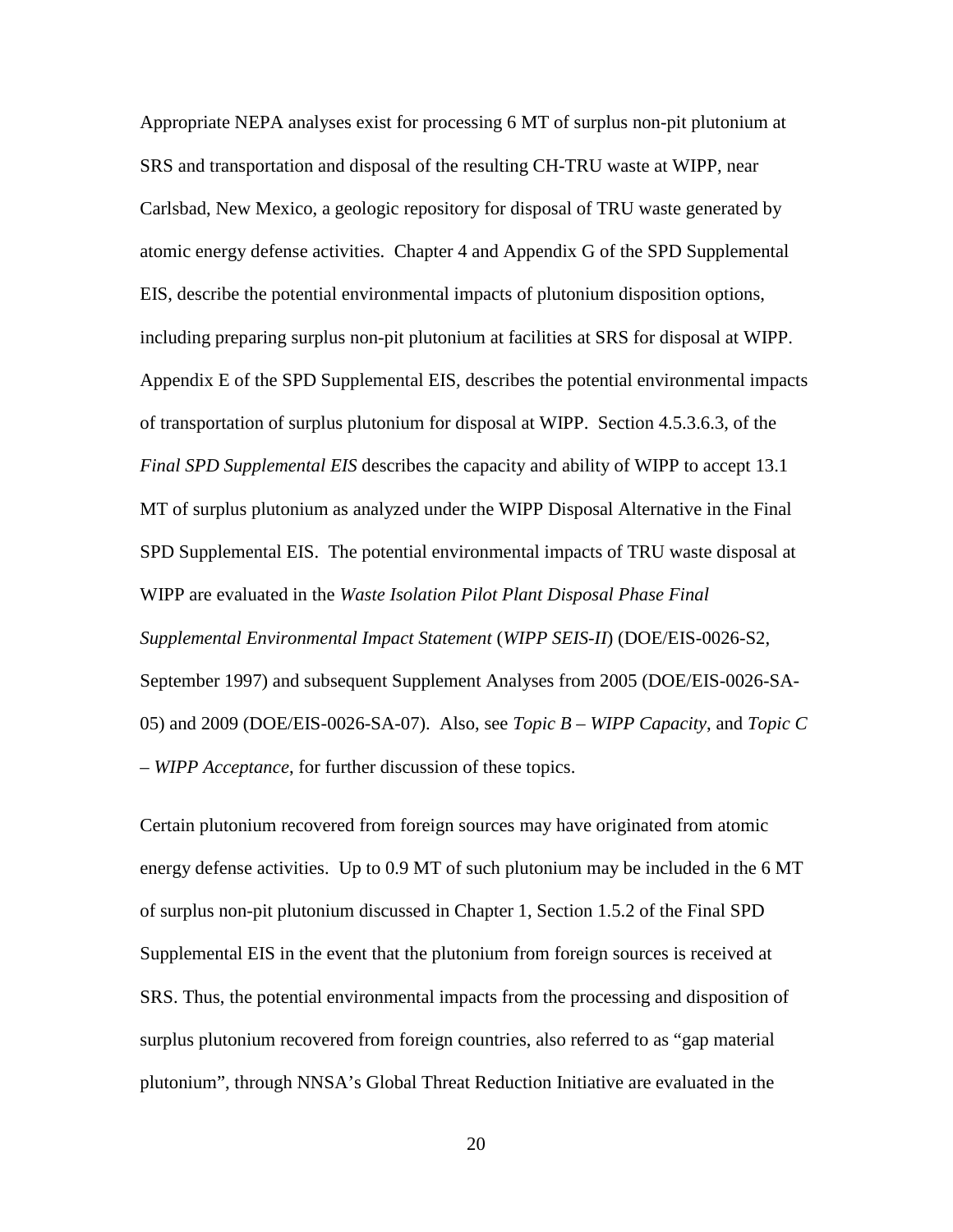SPD Supplemental EIS. NEPA analysis for the transportation, receipt, and processing of gap material plutonium in preparation for disposition is provided in DOE/NNSA's *Environmental Assessment for the U.S. Receipt and Storage of Gap Material Plutonium*  (DOE/EA-1771) May 2010[2](#page-20-0) and DOE/NNSA's *Environmental Assessment for Gap Material Plutonium – Transport, Receipt, and Processing* (Gap Material Plutonium EA) (DOE/EA-2024), December 2015. DOE determined that the potential environmental impacts of implementing the proposed action are not significant, and in May 2010 and December 2015, issued Findings of No Significant Impact.

In President Obama's March 24, 2015, "*Presidential Memorandum -- Disposal of Defense High-Level Radioactive Waste in a Separate Repository*" to the Secretary of Energy, President Obama found, in accordance with Section 8 of the Nuclear Waste Policy Act of 1982, that "the development of a repository for the disposal of high-level radioactive waste resulting from atomic energy defense activities only is required." DOE is now authorized to move forward with planning for a separate repository for HLW resulting from atomic energy defense activities. At present, no site has been identified or proposed and no funds have been appropriated for designing, constructing and operating such a repository.

## **Topic B – The Blending Process and Implementing the Preferred Alternative at**

**SRS:** Commentors expressed concern that many hurdles would remain affecting DOE/NNSA's ability to carry out this decision once the ROD is issued. Commentors also expressed the view that no additional surplus plutonium should be received at SRS

<span id="page-20-0"></span><sup>&</sup>lt;sup>2</sup> While this EA is for Official Use Only, the Finding of No Significant Impact can be viewed on the DOE NEPA Website [\(http://energy.gov/nepa/downloads/ea-1771-finding-no-significant-impact\)](http://energy.gov/nepa/downloads/ea-1771-finding-no-significant-impact).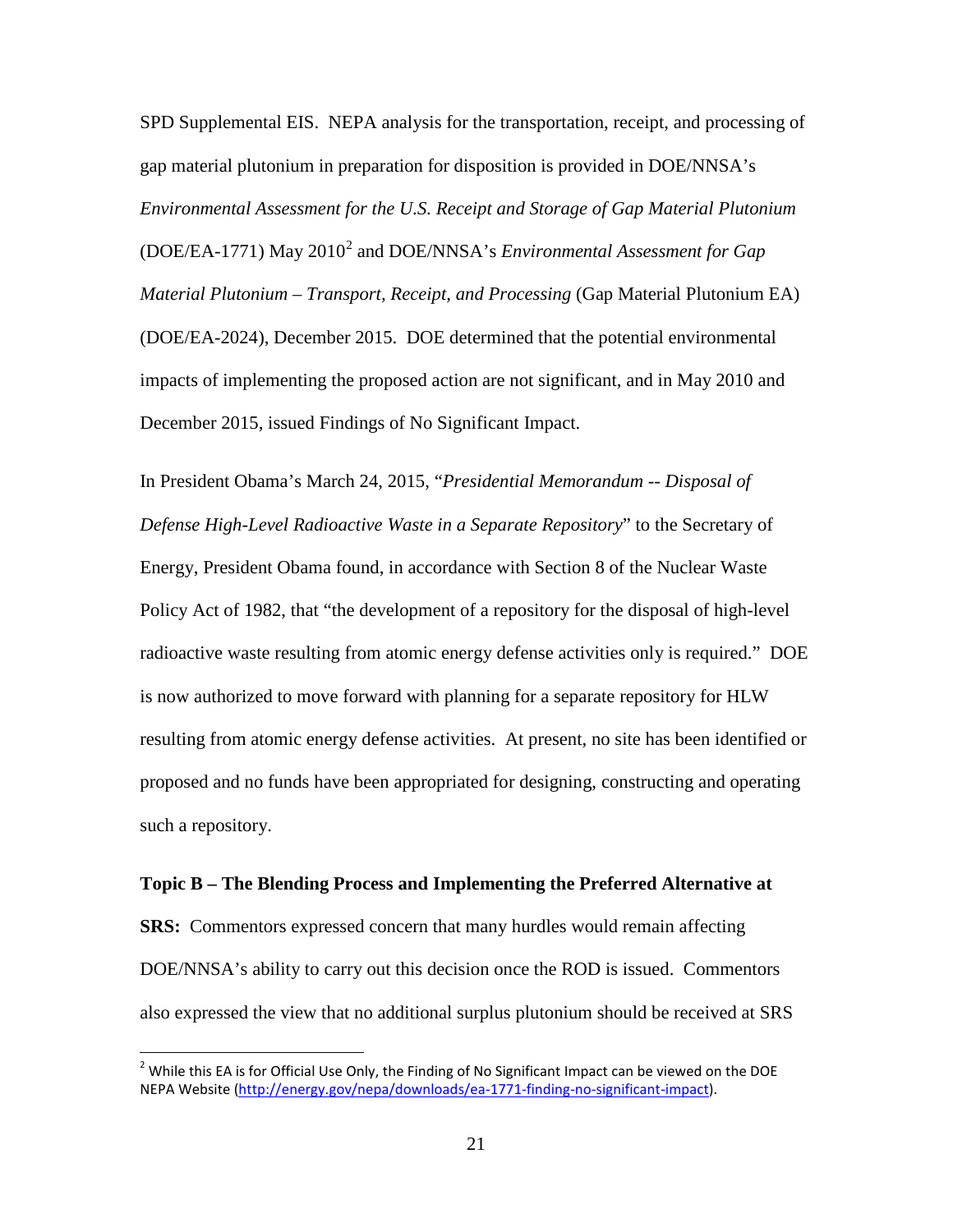until surplus plutonium currently in storage at SRS is removed from the State of South Carolina. Commentors requested information about facilities and infrastructure for blending and packaging the 6 MT of surplus non-pit plutonium at SRS, a description of the processes to be used in blending and packaging and the schedule for processing and shipping to WIPP.

**Discussion**: As described in this Record of Decision, DOE/NNSA has decided to prepare 6 MT of surplus non-pit plutonium for disposal at WIPP. This would allow the DOE/NNSA to continue progress on the disposition of surplus weapon-usable plutonium in furtherance of the policies of the United States to ensure that surplus plutonium is never again readily used in a nuclear weapon, and to remove surplus plutonium from the State of South Carolina.

This Record of Decision summarizes how DOE/NNSA intends to prepare the 6 MT of surplus non-pit plutonium for disposition at WIPP. For additional information, Chapter 2, Section 2.2.4, and Appendix B, Section B.1.3, of the Final SPD Supplemental EIS describe how plutonium would be blended with inert materials and packaged at SRS. Blending these types of materials for disposal at WIPP is a proven process that is ongoing at SRS for disposition of plutonium material from the DOE-STD-3013 surveillance process and other non-pit plutonium. Implementing the WIPP Disposal Alternative for this surplus non-pit plutonium relies on existing SRS facilities (with additional glovebox capability in an existing facility), structures, and pads to prepare the material for disposal. Surplus non-pit plutonium would be prepared and packaged at SRS using H-Canyon/HBline and/or K-Area Complex facilities and would be temporarily stored in E-Area at SRS until shipped to WIPP. DOE/NNSA's assumptions associated with the schedule for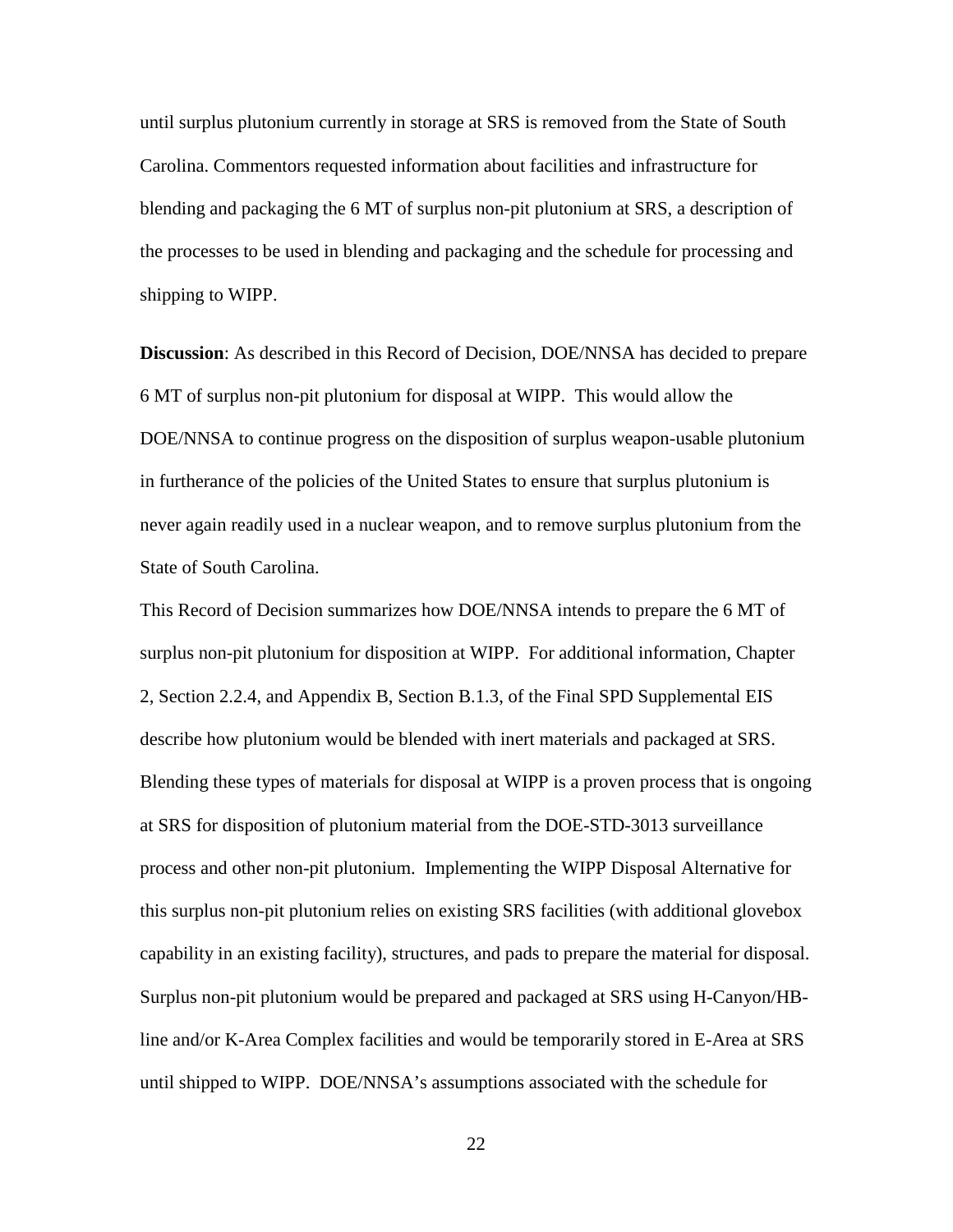equipping and operating facilities at SRS are described in Table B-2 in the *Final SPD Supplemental EIS*.

This Record of Decision identifies DOE/NNSA's intent to place the 6 MT of non-pit plutonium in POCs or CCOs for disposition following its conversion to plutonium oxide and blending with inert materials. (DOE/NNSA plans to move toward the use of the CCO containers in lieu of the POC to maximize the amount of plutonium that can be packaged in each container, thereby reducing the number of shipments and volume emplaced at WIPP.) For additional information, see Chapter 2, Section 2.2.4, and Appendix B, Section B.3, of the *SPD Supplemental EIS* which describe the POC and CCO containers that would be used for disposal of surplus plutonium at WIPP.

The details of the inert materials with which plutonium would be blended and applicable safeguards for the plutonium are classified or official use only. The termination of safeguards process is part of DOE/NNSA's Material Control and Accountability Program and is outside the scope of the Final SPD Supplemental EIS and this Record of Decision. A schedule for shipment of the 6 MT of plutonium to WIPP has not been established (limited waste emplacement at operations at WIPP are expected to commence in late 2016). Shipments of this surplus non-pit plutonium to WIPP, after it is operational, will placed in the queue of waste to be shipped to WIPP.

**Topic C - WIPP Capacity:** Commentors were concerned that the WIPP unsubscribed capacity had been incorrectly calculated and that the available volume is less than the volume described in the SPD Supplemental EIS; thus, the disposition of 6 MT of surplus non-pit plutonium could not be accomplished within the unsubscribed capacity of WIPP.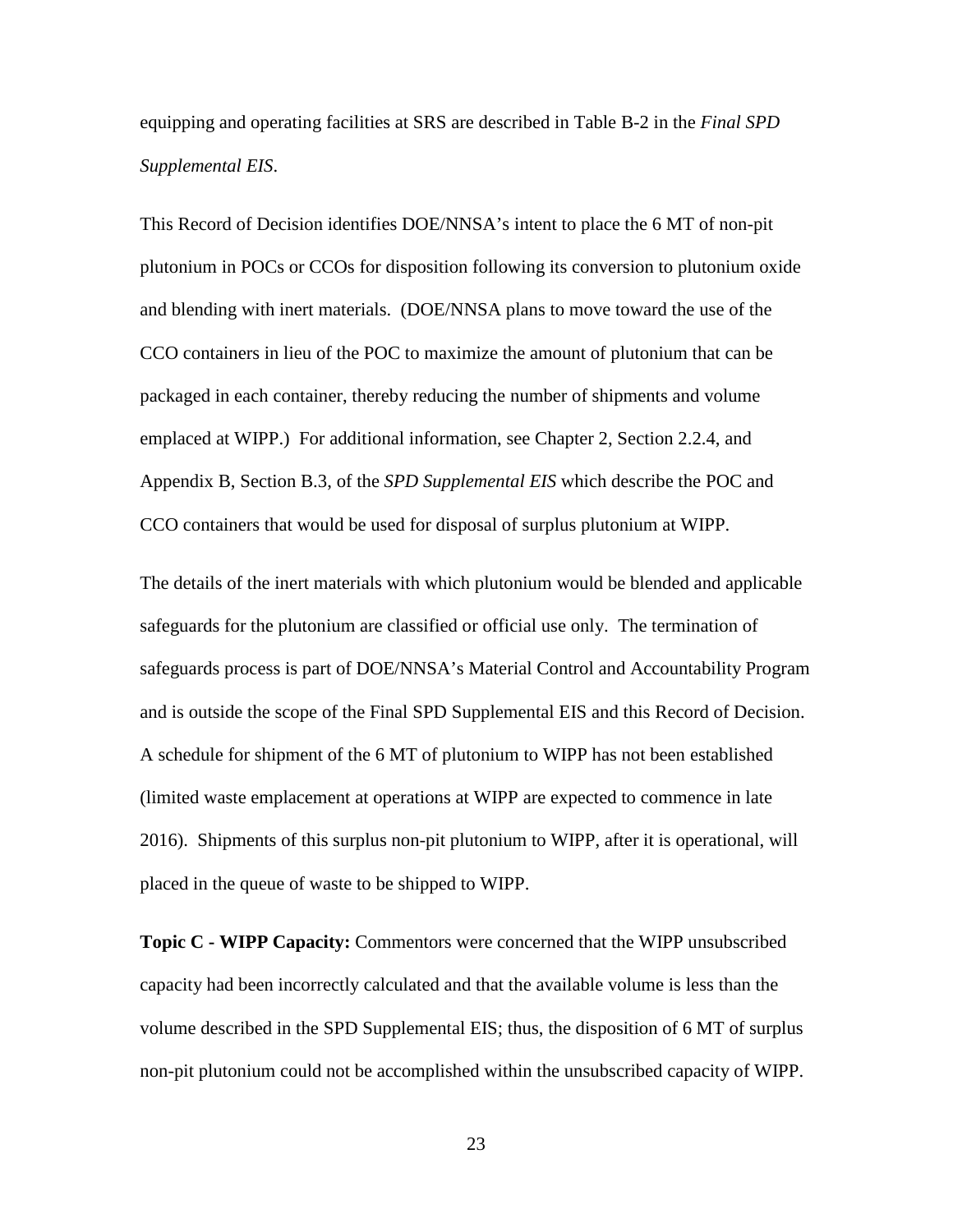**Discussion**: The WIPP Land Withdrawal Act establishes a total WIPP capacity for TRU waste disposal of 175,600 cubic meters (6.2 million cubic feet). Chapter 4, Section 4.5.3.6.3, of the Final SPD Supplemental EIS describes the capacity and ability of WIPP to accept 13.1 MT of surplus plutonium as analyzed under the WIPP Disposal Alternative. This analysis considered past and projected disposal amounts at WIPP of TRU waste from across the DOE complex and as a result of these considerations, an unsubscribed disposal capacity of 24,700 cubic meters (872,000 cubic feet) of CH-TRU waste was assumed for purposes of analysis in the Final SPD Supplemental EIS.

The estimate of unsubscribed disposal capacity in the Final SPD Supplemental EIS was made using DOE's Annual Transuranic Waste Inventory Report for 2012. The TRU waste volumes reported in the Annual Transuranic Waste Inventory Reports are based on final (containerized) TRU waste forms. Projections from the Annual Transuranic Waste Inventory Reports for 2014 and 2015, suggests that although TRU waste disposal projections vary somewhat from year to year, the information in these documents would not change the conclusions reached in the Final SPD Supplemental EIS.

All of the TRU waste projected from the activities addressed in the Final SPD Supplemental EIS is expected to be CH-TRU waste. As indicated in Chapter 4, Section 4.5.3.6.3 of the *Draft SPD Supplemental EIS,* disposal of 6 MT of surplus non-pit plutonium at is estimated to result in 15,000 to 17,000 cubic meters of CH-TRU waste, using pipe overpack containers (POCs) for packaging the 6 MT of surplus non-pit plutonium. These estimated volumes can be substantially reduced if criticality control overpacks (CCOs) are used for packaging the surplus plutonium for WIPP disposal rather than the assumed POCs and the unirradiated Fast Flux Test Facility (FFTF) fuel is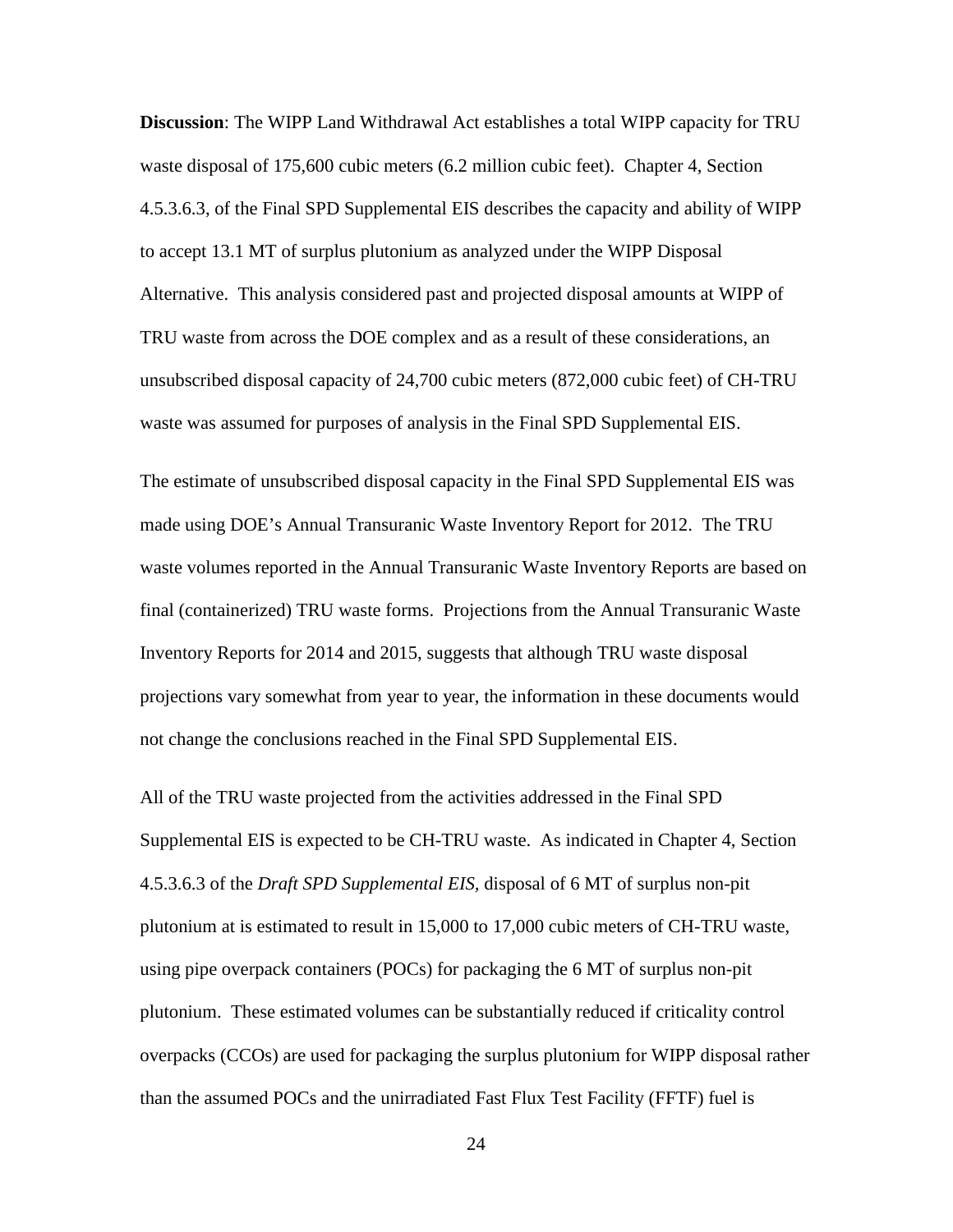disposed of by direct disposal at WIPP. (If the FFTF fuel cannot be disposed of by direct disposal at WIPP, it will be disassembled at SRS and packaged for disposal at WIPP.)

The WIPP underground is composed of disposal rooms or "panels" mined from the salt beds. Disposal panels at WIPP can be enlarged and /or additional panels can be created to accommodate the 175,600 cubic meters (6.2 million cubic feet) of TRU waste allowed under the WIPP Land Withdrawal Act. Future waste disposal at WIPP could involve new disposal panels that could be larger (with more capacity per panel) or more numerous than the 10 panels that were included in the nominal conceptual design of the WIPP underground that one of the commentors references.

**Topic D - WIPP Acceptance:** Commentors requested information on the process and procedures for acceptance of drums containing surplus plutonium at WIPP. In addition, commentors were concerned that disposal of 6 MT of surplus non-pit plutonium at WIPP exceeds previously evaluated amounts of plutonium increasing criticality risk, and that it exceeds plutonium amounts included in previous Compliance Certification Applications to the U. S. Environmental Protection Agency (EPA).

**Discussion**: The process and procedures for acceptance of surplus plutonium blended with inert materials are the same as the process and procedures for acceptance of any CH-TRU waste at WIPP as described in *Transuranic Waste Acceptance Criteria for the Waste Isolation Pilot Plant* (DOE/WIPP-02-3122). As required by DOE Order 420.1, *Facility Safety*, criticality was considered in the *Waste Isolation Pilot Plant Documented Safety Analysis* (DOE/WIPP 07-3372, November 2013) and determined to be an "incredible event" at WIPP.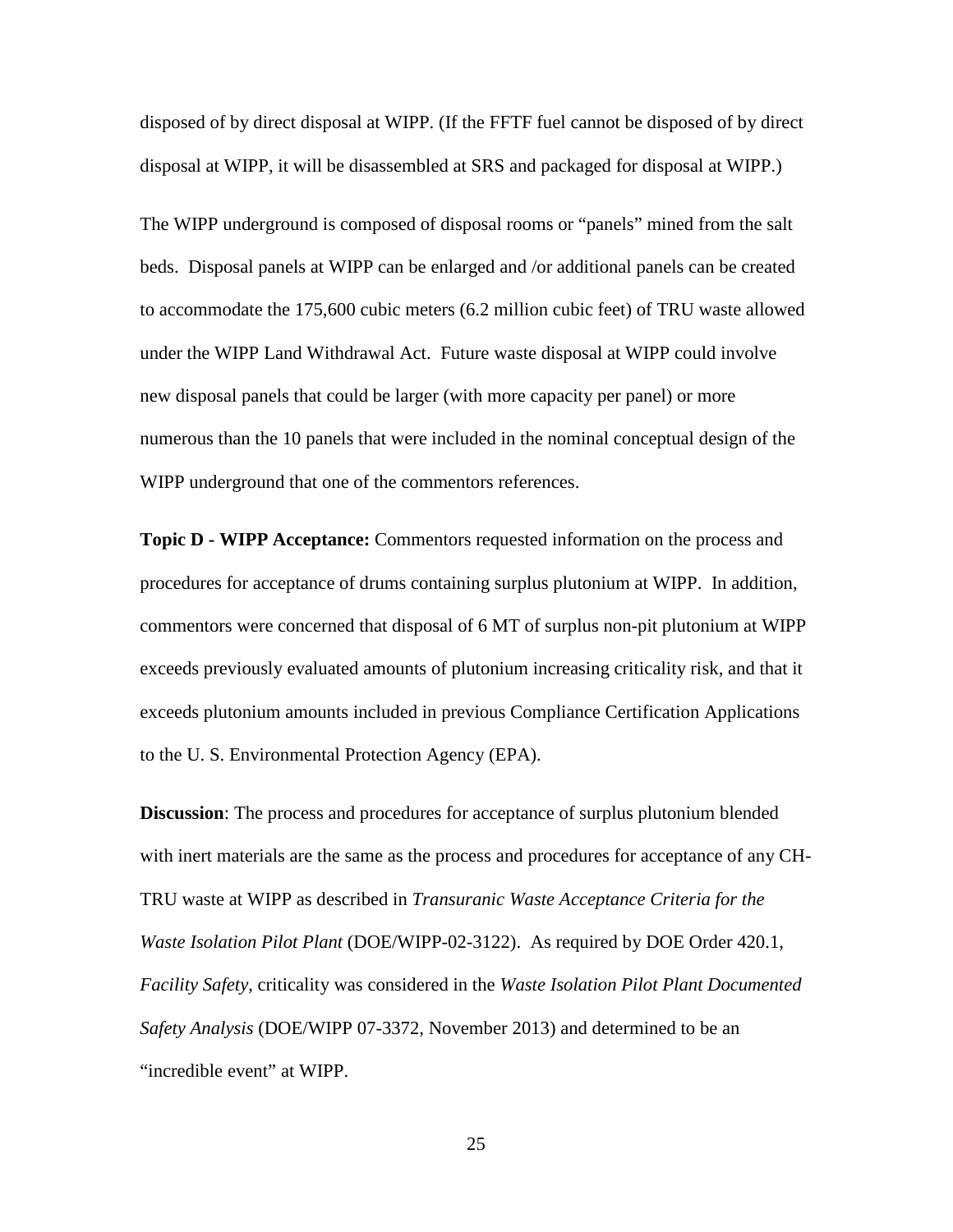DOE has previously disposed of similar surplus plutonium at WIPP from SRS, the Rocky Flats Environmental Technology Site, and the Hanford Site; the Rocky Flats and Hanford materials were packaged and shipped directly from those sites (*Los Alamos National Laboratory Carlsbad Operations Performance Assessment Inventory Report 2012*, INV-PA-12, Revision 0). As was the case for previous SRS activities requiring the processing of surplus plutonium for disposal at WIPP, the surplus plutonium identified in this decision will be packaged to meet the WIPP waste acceptance criteria and all applicable regulatory requirements.

As described above, there are statutory limits on the total volume of TRU waste that may be disposed of at WIPP. There are also statutory limits on the total curies of remotehandled TRU waste, but there are no statutory limits on the total curies of CH-TRU waste, such as the 6 MT of surplus non-pit plutonium. The regulations at 40 CFR Part 191, Subparts B and C, *Environmental Standards for Disposal* and *Environmental Standards for Ground-Water Protection*, applicable to WIPP, provide release limits to the accessible environment and the regulations in Subpart B require reasonable expectation that the individual protection (dose) standard will be met for 10,000 years after disposal, based on a performance assessment and other applicable information, which takes into account the potential release of radionuclides to the accessible environment from the TRU Waste Inventory emplaced and projected to be emplaced in WIPP. The TRU waste inventory – which includes radionuclide activity -- is revised annually and reviewed by DOE for compliance. DOE's projections of its TRU waste inventory with the addition of the 6 MT of surplus non-pit plutonium suggest that WIPP would continue to comply with applicable 40 CFR Part 191 requirements. These projections from the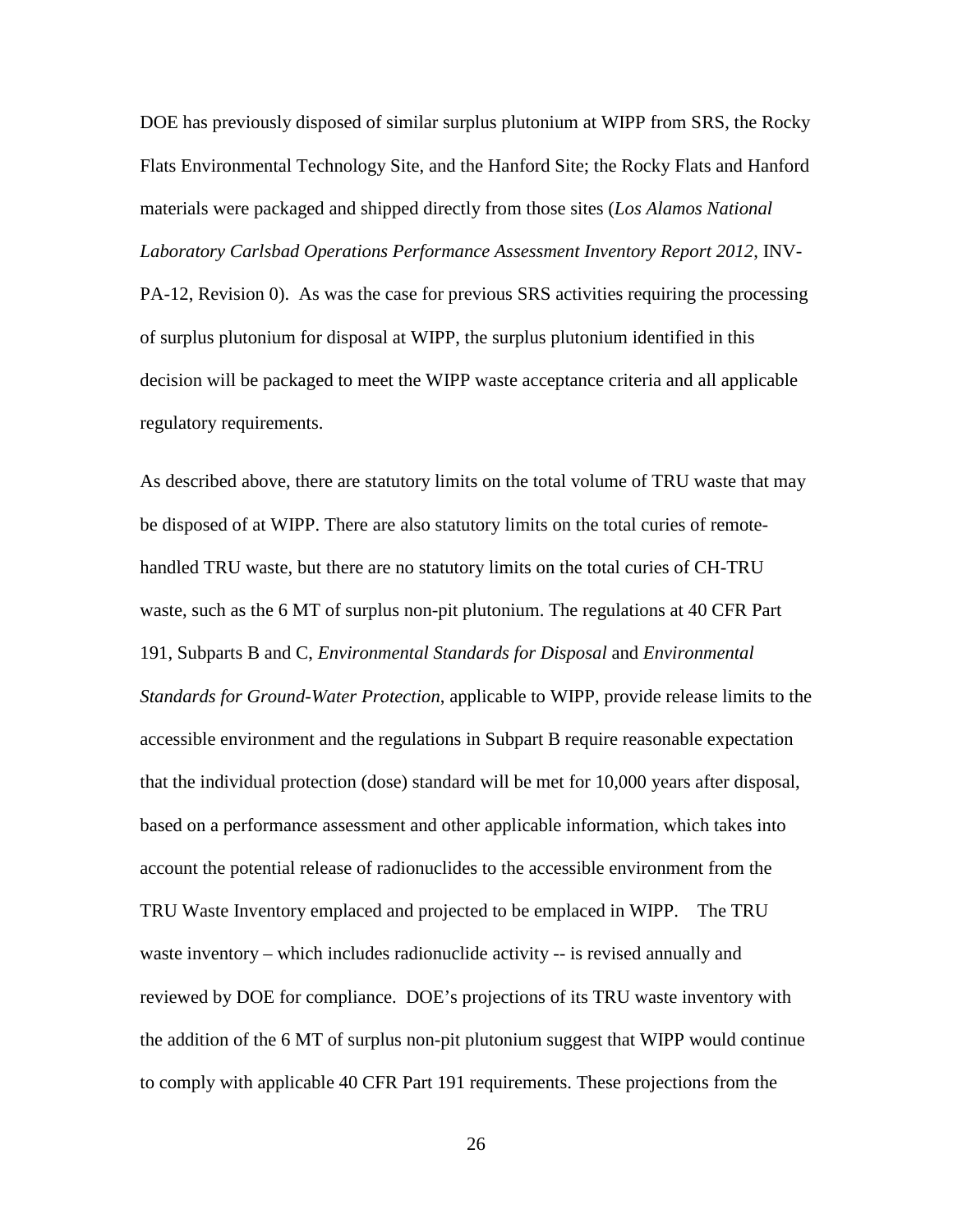TRU Waste Inventory Report and other information are submitted every five years to EPA, as part of the Compliance Recertification Application, under 40 CFR Part 194, *Criteria for the Certification and Re-Certification of the Waste Isolation Pilot Plant's Compliance with the 40 CFR Part 191 Disposal Regulations*. Following issuance of this Record of Decision, the 6 MT of surplus non-pit plutonium will be reflected in the TRU Waste Inventory Report and inform the next re-certification application to be submitted to EPA in 2019.

The WIPP waste acceptance criteria help ensure, with an appropriate margin, that any TRU waste emplaced in WIPP will not exceed the 40 CFR Part 191 performance standards and will meet other applicable requirements. The 6 MT of surplus non-pit plutonium will be packaged to meet the WIPP waste acceptance criteria, thereby providing further assurance that the additional inventory will not challenge the 40 CFR Part 191 repository performance standards.

During the disposal phase of WIPP repository operations, criticality is controlled by the packaging requirements imposed by the waste acceptance criteria. As required by DOE Order 420.1, *Facility Safety*, criticality was considered in the *Waste Isolation Pilot Plant Documented Safety Analysis* (DOE/WIPP 07-3372) and determined to be an "incredible event" at WIPP. Furthermore, in 2000, Sandia National Laboratories was commissioned to conduct a conservative analysis of the possibility of a criticality event over the required 10,000-year performance period for WIPP. In *Consideration of Nuclear Criticality When Disposing of Transuranic Waste at the Waste Isolation Pilot Plant* (SAN 099-2898), Sandia National Laboratories concluded that criticality is not a credible event. The

27

analysis evaluated conditions within the WIPP repository itself including the possibility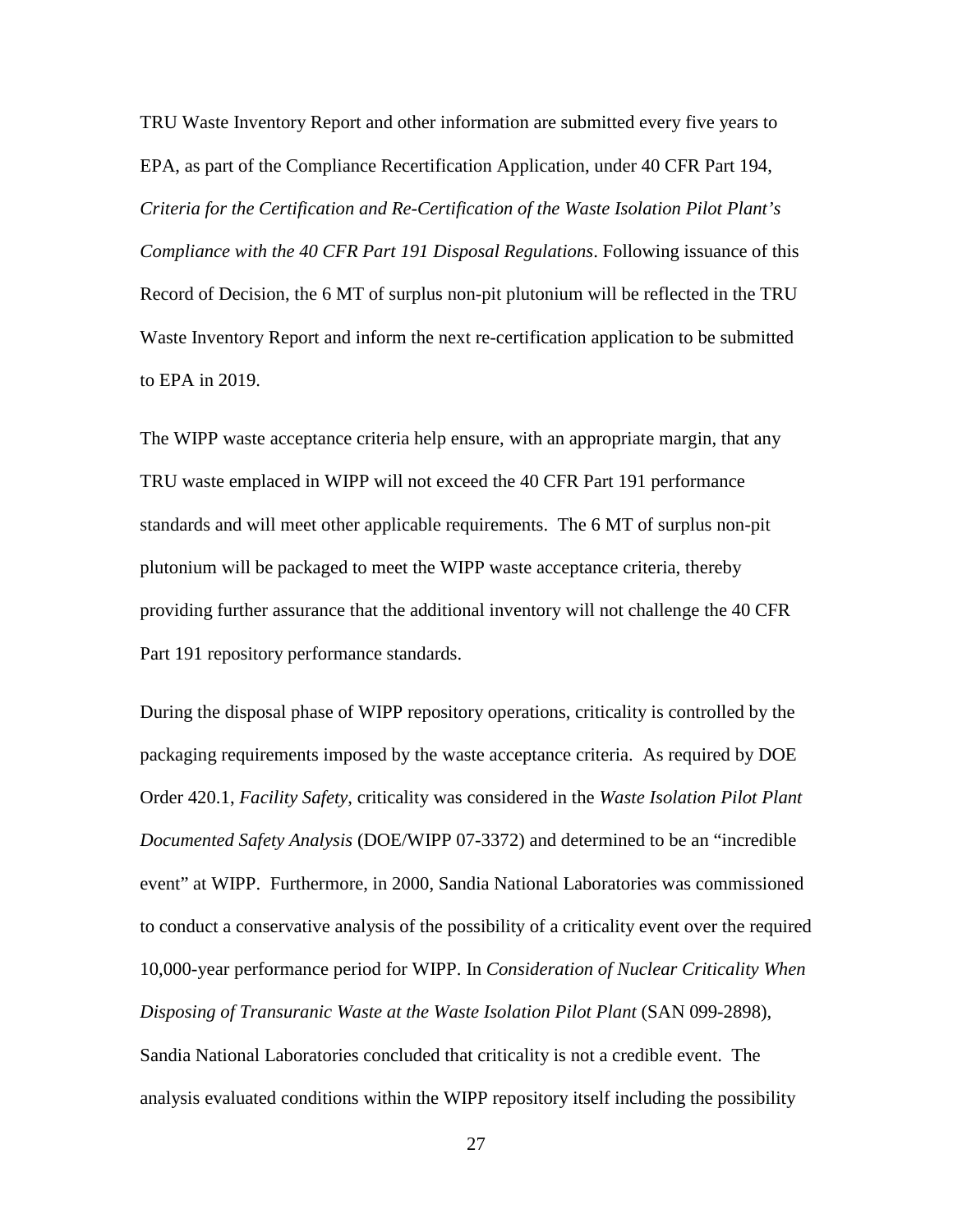of a criticality event in adjacent geologic media into which fissile material could be assumed to migrate.

**Topic E - Consideration of the February 2014 Incidents and Restart of Operations at WIPP:** Commentors were concerned that the WIPP operational history and the February 2014 incidents were not considered in developing the Final SPD Supplemental EIS and this Record of Decision.

**Discussion:** The "Foreword" of the Final SPD Supplemental EIS includes information on the February 2014 incidents at WIPP. DOE has considered WIPP''s performance in making this decision to send 6 MT of surplus plutonium to WIPP for disposal. A schedule for shipment of the 6 MT of surplus non-pit plutonium to WIPP has not been established. Shipments of this surplus non-pit plutonium to WIPP, after it is operational, will be placed in the queue of waste to be shipped to WIPP. DOE anticipates resuming limited waste disposal operations at WIPP in 2016 when it is safe to do so. Significant improvements are being implemented to enhance the safety environment at WIPP including enhancements to fire suppression and unground ventilation and improvements in underground stability. DOE provides regular updates and detailed information on the status of recovery activities at WIPP on the WIPP website

[\(http://www.wipp.energy.gov/wipprecovery/recovery.html\)](http://www.wipp.energy.gov/wipprecovery/recovery.html). These safety changes and improvements are being implemented regardless of the decision to dispose of 6 MT of surplus plutonium at WIPP.